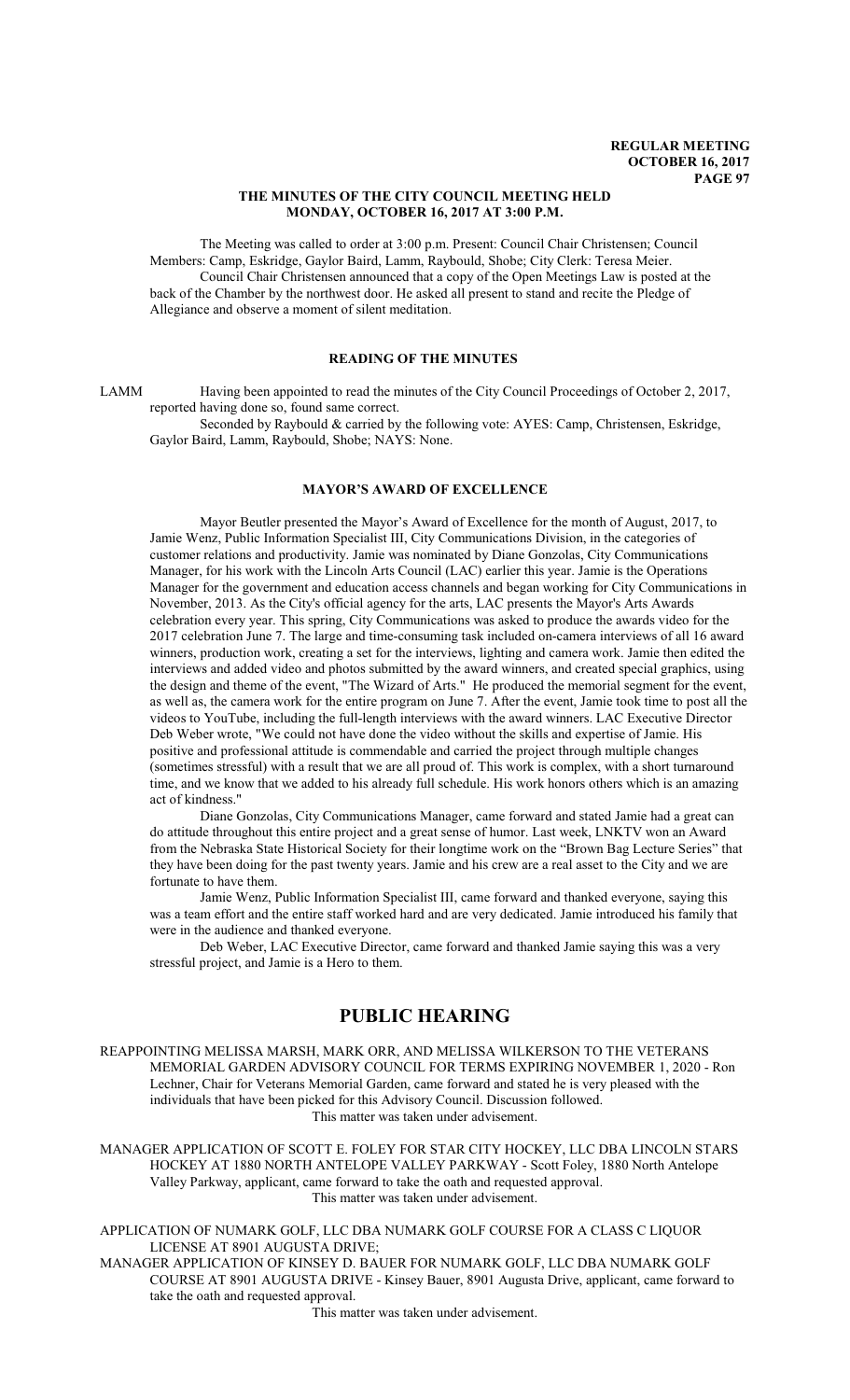# **REGULAR MEETING OCTOBER 16, 2017**

**PAGE 98**

APPLICATION OF BW&R EAST LINCOLN, LLC DBA BUFFALO WINGS & RINGS FOR A CLASS I LIQUOR LICENSE AT 6822 O STREET;

MANAGER APPLICATION OF MICHAEL B. BARTON FOR BW&R EAST LINCOLN, LLC DBA BUFFALO WINGS & RINGS AT 6822 O STREET - Michael Barton, 6822 O Street, applicant, came forward to take the oath and requested approval.

### This matter was taken under advisement.

A RESOLUTION TO THE CITY COUNCIL OF THE CITY OF LINCOLN IN SUPPORT OF A COMMUNITY VETERANS DAY PARADE IN ORDER TO HONOR LOCAL VETERANS AND PROMOTE COMMUNITY SPIRIT THROUGH AN ANNUAL COMMUNITY PARADE - Rick Hoppe, Mayor's Office, came forward and stated City Staff and Councilman Christensen have been working on a substitute location for the Veterans Day Parade that will work for everyone. While the City does not organize parades, the City does play a significant part in making them possible using several different resources. It was discussed that Mahoney Park would be an excellent area to use for the parade and will minimize the involvement of the City. With Lancaster County Events Center across the road for parking and the assistance of StarTran to shuttle event goers to the parade from the Event Center, this will minimize the number of people trying to cross 84<sup>th</sup> Street and ensure they safely get into Mahoney Park for this event. Discussion followed.

Ed Schnabel, 7317 South Wedgewood Drive, came forward in support of the parade, but would like it held Downtown. Discussion followed.

Roy Christensen, Council Chair, explained that sometimes beginnings are delicate things and this is a beginning. Sometimes we have to plant the seed and hope that it grows and with your help it will grow and one day we will be able to move the location of the parade. Discussion followed.

 Ron Lechner, Chair for Veterans Memorial Garden, came forward in support of having a parade for the veterans but does not want the parade to start at the same time as the event in Veterans Memorial Gardens. Discussion followed.

Mr. Christensen shared that this event would not interfere with the Veterans Memorial Garden Event. This resolution is written with enough flexibility that changes can be made according to the other events that might be going on that day. Discussion followed.

Bruce Trautwein, no address given, came forward and inquired about the cost of the event. Discussion followed.

This matter was taken under advisement.

HEARING ON ONE AND SIX YEAR STREETS AND HIGHWAY PROGRAM AS REQUIRED BY STATE STATUTE - Roy Christensen, Council Chair, read a statement about the public hearing held each year on the one and six year streets and highways program to fulfill the state statutory requirements for the One and Six Year Streets and Highways Program. Action was taken by City Council resolution adopting the first two years of the Capital Improvement Program budget by Resolution #899504 on August 22, 2016. It should be noted that the Capital Improvement Program is a funding document only. Citizens have 10 days from today to submit any statements or exhibits to the Public Works and Utilities Department. Therefore, all statements and exhibits received on or before, October 26th, 2017 will become a part of the Public Hearing Record. These statements should be forwarded to Randy Hoskins, Assistant City Engineer, Engineering Services, 949 West Bond Street, Suite 200, Lincoln, Nebraska 68521. The state statutory requirement ensures that an integrated system of public roads is provided for the general welfare of the State, Counties and Municipalities. The program is administered by the State Board of Public Roads Classifications and Standards. The Capital Improvement Program for fiscal years 2018 through 2023 reflects an average annual expenditure of nearly \$39.31 million dollars. This average annual expenditure is comprised of \$23.43 million dollars of City Revenues (made up of Wheel Tax & Impact Fees), \$6.78 million in Federal Aid, \$5.19 million of State gasoline tax and \$3.91 million in other funds, Including the Railroad Transportation Safety District.

Randy Hoskins, Public Works, came forward saying this is a formality and is required each year by the State to get funding. This is the CIP that was previously approved by the Council. Discussion followed. This matter was taken under advisement.

APPROVING AN AMENDED CONSERVATION EASEMENT AGREEMENT BETWEEN APPLE'S WAY, INC., THE CITY OF LINCOLN, NEBRASKA, AND THE LOWER PLATTE SOUTH NATURAL RESOURCES DISTRICT TO MODIFY THE TERMS AND BOUNDARIES OF THE EXISTING EASEMENT ON PROPERTY GENERALLY LOCATED AT THE INTERSECTION OF SOUTH  $27^{\rm{TH}}$ STREET AND ROKEBY ROAD - Tim Sieh, City Attorney, came forward and explained this is an amendment to an existing conservation easement for property located at South 27<sup>th</sup> Street and Rokeby Road. Iron Ridge is the development that was previously approved in the area. With this amendment some land will be added to the conservation easement in one area and removed in another area. These changes will increase the area by 1.56 acres and the flood storage capacity within the conservation easement area will increased approximately 22%. Discussion followed.

Mark Hunzeker, Baylor Evnen Law Firm, 1248 O Street, Suite 600, came forward on behalf of Apple's Way, LLC, saying they have had great cooperation with Lower Platte South NRD and City staff on working out the new contours of this easement. We will be planting native grasses on the east side of the easement and the west side has been sold to a sod farmer, which should improve the quality of water going into Salt Creek. As well as, holding back the erosion in the area. Discussion followed.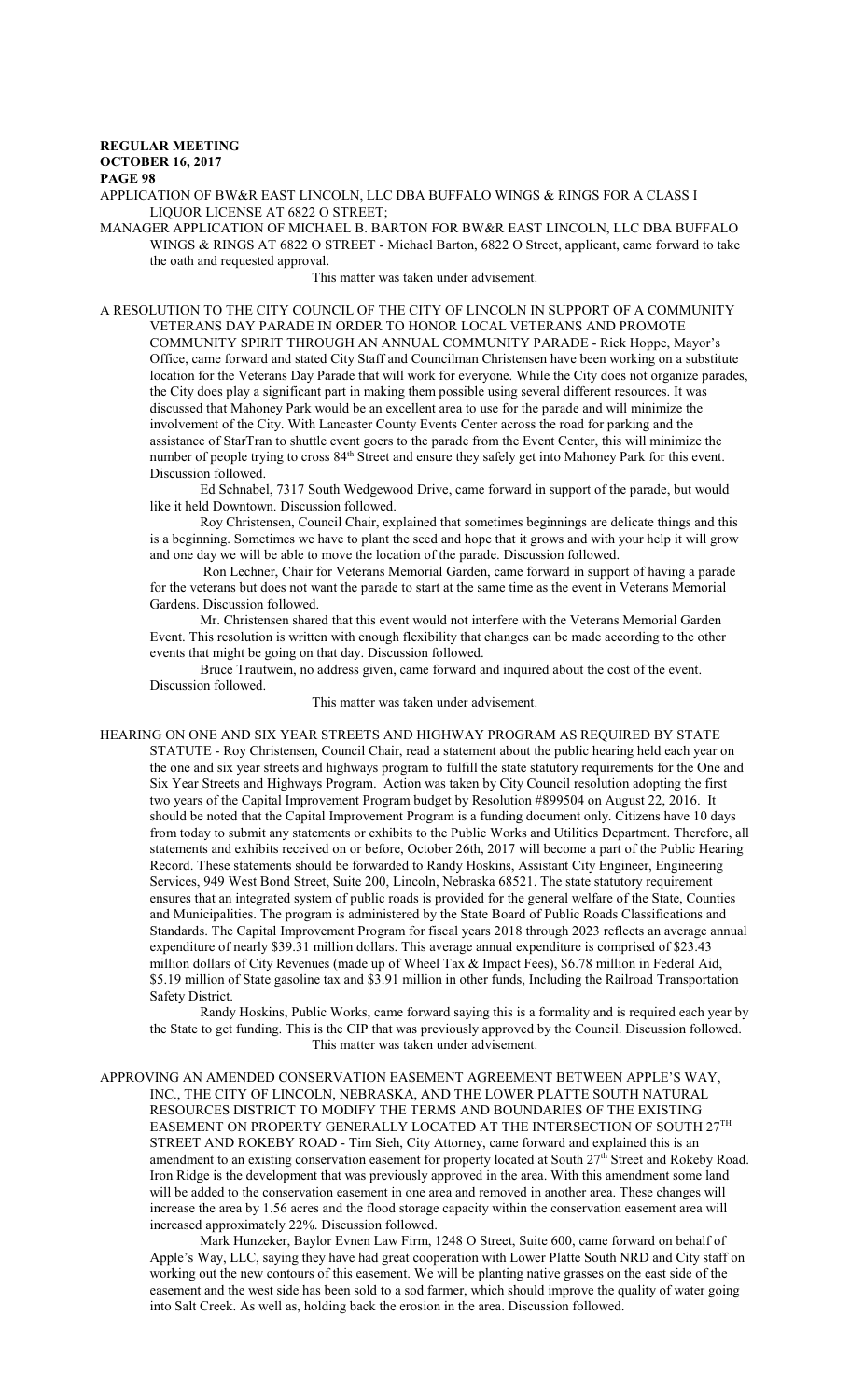Leirion Gaylor Baird, Council Member, asked if doing this will help the with emergency vehicles

access.

Mr. Hunzeker stated the pavement on Rokeby Road will help with that. Discussion followed. This matter was taken under advisement.

AUTHORIZING AN APPLICATION TO THE NEBRASKA GAME & PARKS COMMISSION FOR LAND AND WATER CONSERVATION GRANT FUNDING ASSISTANCE FOR THE RENOVATION OF TWO NEIGHBORHOOD PARK PLAYGROUNDS (IRVINGDALE AND RUDGE PARKS) - JJ Yost, Planning and Construction Manager, Parks & Rec., came forward saying this grant application is for the 2017 Land and Water Conservation Grant. These grant funds will be used to renovate two playgrounds, Irvingdale and Rudge. Both parks are over 20 years old and are needing the playground equipment to be replaced to bring them into compliance with Consumer Safety Products Standards for Fall Safety, ADA Access and Safety Product Council Safety Standards. We have requested \$135,000.00 dollars from the Land and Water Conservation Fund and that requires a 50 percent match of funds from the City for these projects. Parks & Rec. does have \$130,000.00 designated in the CIP for playground repair and replacement. We will also be getting a contribution from the Parks & Rec. Foundation, along with a private donation from the nearby Country Club Neighborhood. With these funds we will be able to renovate both playgrounds and plan on adding picnic shelters in both facilities. In accepting the grant the City is agreeing that the park parcels will be used for public outdoor recreation and can not be converted to other land uses without going through a replacement or conversion process. In both parks the playgrounds will be relocated Irvingdale will move to an area that is more accessible to parking. The playground in Rudge will be moved to an area of the park that better serves the primary population on the west end of the park. Discussion followed.

Jon Camp, Council Member, inquired about the strings that are attached to these funds and if it is worth the cost.

Mr. Yost explained that accepting a Land and Water Conservation Grant will place a Federal Incumbrance on the land to ensure it will be kept and maintained as a public outdoor recreation area. If the City were to want to use the land for something other than a public recreation area the land would need to go through a conversion process, where the property would be replaced at another location. Discussion followed.

This matter was taken under advisement.

ASSESSING PUBLIC HEALTH NUISANCE ABATEMENT COSTS ASSOCIATED WITH THE CLEARING OF PUBLIC NUISANCES BY THE HEALTH DEPARTMENT TO THE FOLLOWING BENEFITTED PROPERTIES: 2919 APPLE ST., 1004 PEACH/1838 S. 10 $^{\text{TH}}$ , 1546 S. 21 $^{\text{ST}}$  ST., 1434 N. 27 $^{\text{TH}}$  ST., 2725 A ST., 301 S. 54 $^{\rm TH}$  ST., 520 S. 25 $^{\rm TH}$  ST., 800 GARFIELD ST., 1336 N. 39 $^{\rm TH}$  ST., 1245 N. 21 $^{\rm ST}$  ST., 1237 N. 21 $^{\rm{ST}}$  ST., 4300 D ST., 4842 ADAMS ST. 112 W. DAWES AVE., 2975 HOLDREGE ST., 3000 S. 46 $^{\rm{TH}}$ ST., 1409 N. 21<sup>st</sup> ST., 815 N. 24<sup>th</sup> ST., 1533 GRACE AVE., 2200 DEVOE DR., 2545 THERESA ST. #F14, 2545 THERESA ST. #F11, 353 S. 26<sup>th</sup> ST., AND 1112 NEW HAMPSHIRE - Shavonna Lausterer, Lincoln/Lancaster County Health Director, came forward and stated the Health Department annually comes before Council with an abatement list. This list consists of properties that the Health Department arranged for abatement of Public Health Nuisance. These properties have a variety of issues on them that are all in violation of the LMC 8.26. All associated cost for the cleaning of each property is assessed against the property in accordance with LMC 8.26. Discussion followed.

Jon Camp, Council Member, inquired if some of properties listed were repeat offenders. Scott Holmes, Environmental Health Manager, came forward saying yes, there are several properties listed as repeats. The key issue for most of these properties is the lack of garbage service. We strongly encourage each property owner to hire one of the local private garbage companies to provide them with garbage service. Discussion followed.

This matter was taken under advisement.

### **\*\* Council Member Gaylor Baird left Chambers at 3:55 p.m. \*\***

AMENDING CHAPTER 2.76 OF THE LINCOLN MUNICIPAL CODE RELATING TO PERSONNEL SYSTEM BY AMENDING SECTIONS 2.76.130, 2.76.135, 2.76.145, 2.76.160, 2.76.175, AND 2.76.200; AND REPEALING SECTIONS 2.76.130, 2.76.135, 2.76.145, 2.76.160, 2.76.175, AND 2.76.200 AS HITHERTO EXISTING **-** Doug McDaniel, Director of Human Resources, came forward and explained these amendments are for the LMCEA Union Contract that is changing from the current pay plan they are on to a step pay plan. The LMC needs to be changed to reflect the new pay plans for LMCEA Employees. Discussion followed.

This matter was taken under advisement.

**\*\* Council Member Gaylor Baird returned to Chambers at 3:57 p.m.**

APPROVING A REAL ESTATE SALES AGREEMENT BETWEEN THE CITY OF LINCOLN AND KELLY CUSTOM HOMES LTD., D/B/A NEBRASKA COTTAGE COMPANY FOR THE SALE OF CITY OWNED PROPERTY GENERALLY LOCATED AT 3268 RANDOLPH STREET **-** David Landis, Urban Development Director, came forward saying the owner of this property lives out of state and has agreed to have the building demolished by Building & Safety. The assessed value of the land is \$14,700.00 dollars, for the City to clear the property title they had to spend \$12,676.00 dollars. We have received an offer to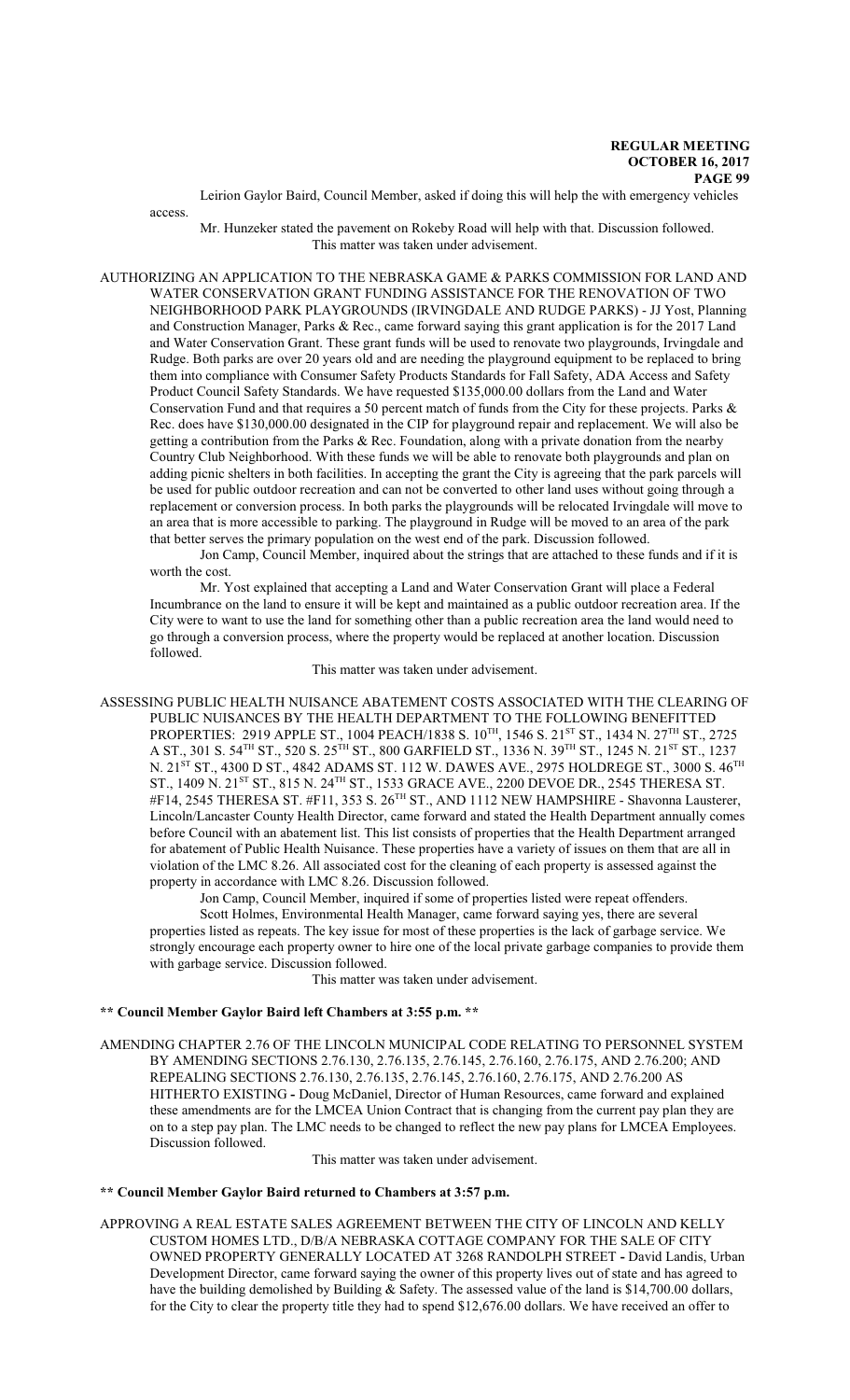purchase this land for \$18,000.00 dollars, if sold the City would get some of the costs back. The potential buyers are wanting to build a single family home on this property. They have already had discussions with Building & Safety and Planning to see if their plans are consistent with the expectations of the neighborhood. Discussion followed.

Carl Eskridge, Council Member, inquired about the cost of the demolition. Discussion followed. Mr. Landis said the cost of demolition was \$15,000.00 dollars. If the land is not sold the City would need to continue to take care of this property. Discussion followed.

This matter was taken under advisement.

CHANGE OF ZONE 17011 – APPLICATION OF ROGER H. SCHWISOW REVOCABLE TRUST FOR A CHANGE OF ZONE FROM AG AGRICULTURAL DISTRICT TO R-3 RESIDENTIAL DISTRICT ON PROPERTY GENERALLY LOCATED AT NORTH 49<sup>th</sup> STREET AND ALVO ROAD - Roger Schwisow, 1354 Pelican Bay Place, applicant, came forward and stated they are trying to address some drainage issues in this development. The residents on the west side of 49<sup>th</sup> Street have had complaints about their backyards being flooded. Currently, the plan is to install a drain line that will take the water up from the backyard to the front of the house and drain in the sewage system. The problem with Kevin Nelsons house is it was built on really flat land, the thought was the builder misunderstood the minimum elevation requirements. It looks like the builder took the minimum elevation and used that, thinking it was elevation that needed to be established, when actually, the minimum elevation is one foot above the flood plain and Kevin's house does not meet that requirement. With the changes that have been made there should be positive draining now. The Johnson's house has also had some issues with flooding. The area where water is supposed to be flowing through was filled in and built up with mulch by the home owner. They do not have standing water in their yard, the water has made a new path that cuts through their yard and they don't like that. Mr. Schwisow suggested to them to take the mulch out in a certain area so a swale can be put in to go under the fence. The homeowner did not have problems with water until they put in the landscaping. When construction on the fourth addition starts we will be lowering a culvert that goes under 49<sup>th</sup> Street. This will double the slope that is in the backyards of the new development to avoid this problem. Discussion followed.

Bob Benes, 1633 Normandy Court, came forward and stated he is a home builder in Lincoln and only 1 out of 200 houses he builds will have this type of problem. After having gone to the area and looking around, he feels this is a civil matter between the homeowner and the builder not Roger. Discussion followed.

Lyle Loth, Rega Engineering Group, 1670 S 70<sup>th</sup> Street, Suite 103, came forward on behalf of Roger Schwisow, and stated they were asked to prepare an Administrative Amendment for the balance of this project, which has been completed and submitted for review. We have been working on addressing some of the drainage issues and submitted some calculations to staff last week. Discussion followed.

Jane Raybould, Council Member, asked when the work would be starting so the homeowners could start seeing some results.

Mr. Loth explained they just received the permit to put in the sump pump drainage system so they can get started on that work and they have done some work in the area. Discussion followed.

Cameron Vodehnal, 5010 Becky's Way, came forward saying his property is one of the properties they have been discussing and he does not want a concrete swale installed on his property. The water in his yard is at least 6 inches deep and takes about three hours to drain out of his yard. Discussion followed.

Mark Giesler, 7401 N 50<sup>th</sup> Street, came forward and stated a month ago residents were promised the drainage system would be put in on the west side of 50<sup>th</sup> Street and nothing has been done. There is a lack of communication with this issue and we want it addressed. For the record, "we moved the sump pump to the front yard in late May and there is still water in the backyard". Discussion followed.

Cyndi Lamm, Council Member, asked if Council could get an update on where they are on fixing the issues. Homeowners are texting with their frustrations on the lack of communication with the homeowners.

David Cary, Planning Director, came forward saying the right of way permit was submitted and was also approved today for some of the private piping sump pump drainage system. The Administrative Amendment was received to update the plan on future improvements. We are in the process of reviewing this amendment for approval and it will also need to be sent to NRD for their review and approval. Discussion followed.

Jon Camp, Council Member, asked what discussions have there been on the responsibilities of each party in this development. What are future plans to avoid this type of unfortunate situations? Discussion followed.

Mr. Cary explained this is something that they have been discussing to see what else could be done to try to avoid this in the future and who would be the responsible party. In addressing the liability in this case we do feel this is a civil matter. But not wanting this to happen again we are working with the building community to have some discussions. Chad Blahak, Building & Safety Director, is taking a lead with this issue to better inform the builders so they know what should happen on the lot. Discussion followed.

Mr. Loth came forward for his rebuttal, saying he would like to request that these plans are approved at today's meeting so that they can move forward to resolve these issues. With it getting so late in the fall they would like to start working on these problems. This is not something that we did it was the builders and we are trying to help them out. We will not be using the same builder for the next addition. Discussion followed.

This matter was taken under advisement.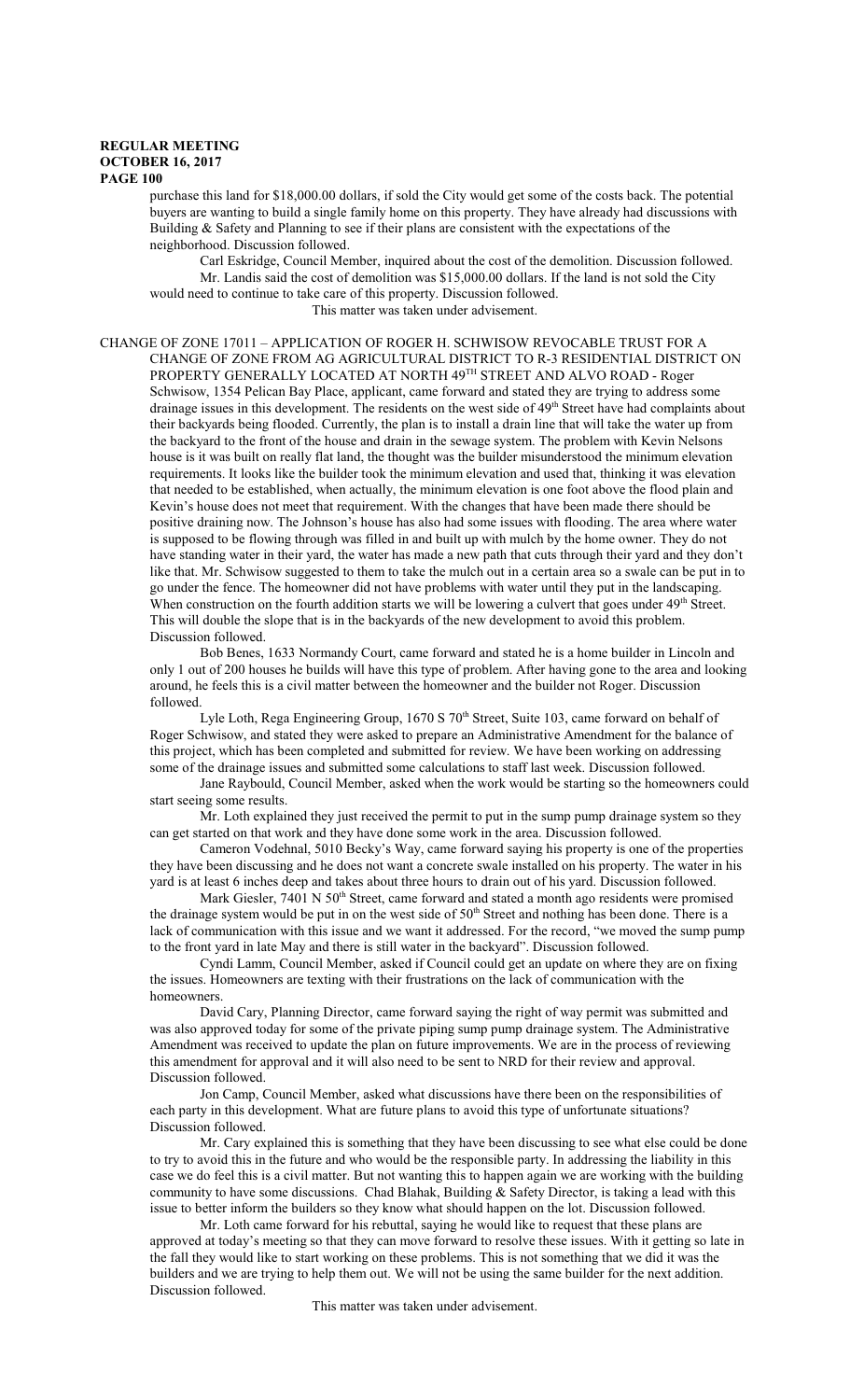# **COUNCIL ACTION**

#### **REPORTS OF CITY OFFICERS**

REAPPOINTING ERIC T. HOKE TO THE CITIZEN POLICE ADVISORY BOARD FOR A TERM EXPIRING NOVEMBER 17, 2019 - CLERK read the following resolution, introduced by Bennie Shobe, who moved its adoption:<br>A-90710 BE

BE IT RESOLVED by the City Council of the City of Lincoln, Nebraska:

That the reappointment of Eric T. Hoke to the Citizen Police Advisory Board, for a term expiring November 17, 2019, is hereby approved.

Introduced by Bennie Shobe

Seconded by Raybould & carried by the following vote: AYES: Camp, Christensen, Eskridge, Gaylor Baird, Lamm, Raybould, Shobe; NAYS: None.

### REAPPOINTING SCOTT HATFIELD, ROSHAN PAJNIGAR, AND CAMEYA RAMIREZ-ROUSSEAU TO THE CITIZEN POLICE ADVISORY BOARD FOR TERMS EXPIRING NOVEMBER 17, 2020 - CLERK read the following resolution, introduced by Bennie Shobe, who moved its adoption:

A-90711 BE IT RESOLVED by the City Council of the City of Lincoln, Nebraska:

That the reappointments of Scott Hatfield, Roshan Pajnigar, and Cameya Ramirez-Rousseau to the Citizen Police Advisory Board, for terms expiring November 17, 2020, are hereby approved. Introduced by Bennie Shobe

Seconded by Raybould & carried by the following vote: AYES: Camp, Christensen, Eskridge, Gaylor Baird, Lamm, Raybould, Shobe; NAYS: None.

# REAPPOINTING MELISSA MARSH, MARK ORR, AND MELISSA WILKERSON TO THE VETERANS MEMORIAL GARDEN ADVISORY COUNCIL FOR TERMS EXPIRING NOVEMBER 1, 2020 -

CLERK read the following resolution, introduced by Bennie Shobe, who moved its adoption:<br>A-90712 BE IT RESOLVED by the City Council of the City of Lincoln, Nebraska: BE IT RESOLVED by the City Council of the City of Lincoln, Nebraska:

That the reappointments of Melissa Marsh, Mark Orr, and Melissa Wilkerson to the Veterans Memorial Garden Advisory Council, for terms expiring November 1, 2020, are hereby approved. Introduced by Bennie Shobe

Seconded by Raybould & carried by the following vote: AYES: Camp, Christensen, Eskridge, Gaylor Baird, Lamm, Raybould, Shobe; NAYS: None.

APPROVING THE DISTRIBUTION OF FUNDS REPRESENTING INTEREST EARNINGS ON SHORT-TERM INVESTMENTS OF IDLE FUNDS DURING THE MONTH ENDED AUGUST 31, 2017 - CLERK read the following resolution, introduced by John Camp, who moved its adoption:

A-90713 BE IT RESOLVED by the City Council of the City of Lincoln, Nebraska:

That during the month ended August 31, 2017 \$250,485.69 was earned from the investments of "IDLE FUNDS". The same is hereby distributed to the various funds on the pro-rata basis using the balance of each fund and allocating a portion of the interest on the ratio that such balance bears to the total of all funds balances.

Introduced by Jon Camp

Seconded by Lamm & carried by the following vote: AYES: Camp, Christensen, Eskridge, Gaylor Baird, Lamm, Raybould, Shobe; NAYS: None.

SETTING THE HEARING DATE OF MONDAY, NOVEMBER 6, 2017, AT 3:00 P.M. ON THE ASSESSMENTS FOR THE DOWNTOWN MANAGEMENT BUSINESS IMPROVEMENT DISTRICT, DOWNTOWN CORE MANAGEMENT BUSINESS IMPROVEMENT DISTRICT, DOWNTOWN MAINTENANCE DISTRICT AND THE WEST HAYMARKET/ DOWNTOWN MAINTENANCE DISTRICT - CLERK read the following resolution, introduced by John Camp, who moved its adoption:

A-90714 BE IT RESOLVED by the City Council of the City of Lincoln, Nebraska: That the City Clerk be and she is hereby instructed to give ten days notice by publication according to law that the City Council will, at a regular meeting to be held on Monday, October 30, 2017, at 5:30 P.M., assess the improvements in the following special assessment districts:

Downtown Management Business Improvement District

Downtown Core Management Business Improvement District

Downtown Maintenance District

West Haymarket/ Downtown Maintenance District

BE IT FURTHER RESOLVED that the City Council will sit as a Board of Equalization for the purpose of distributing said tax and equalizing said assessments on Monday, November 6, 2017, at 3:00 p.m. with adjournments from day to day until said work of equalizing said assessments are completed. Introduced by Jon Camp

Seconded by Lamm & carried by the following vote: AYES: Camp, Christensen, Eskridge, Gaylor Baird, Lamm, Raybould, Shobe; NAYS: None.

CLERK'S LETTER AND MAYOR'S APPROVAL OF RESOLUTIONS AND ORDINANCES PASSED BY CITY COUNCIL ON SEPTEMBER 25, 2017 - CLERK presented said report which was placed on file in the Office of the City Clerk. **(27-1)**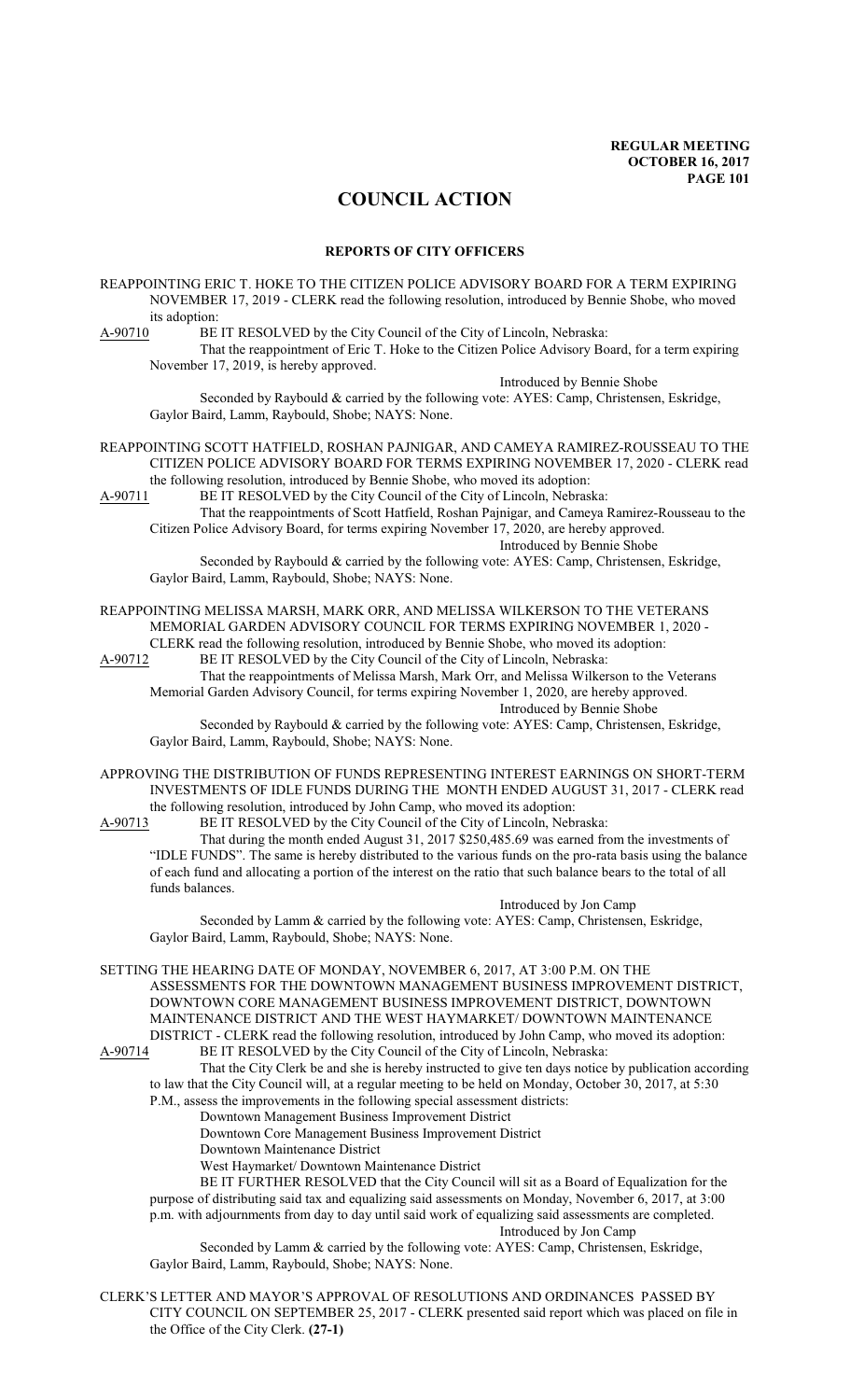- CLERK'S LETTER AND MAYOR'S APPROVAL OF ORDINANCE 20560 PASSED BY CITY COUNCIL ON OCTOBER 2, 2017 AND GIVEN TO THE MAYOR ON OCTOBER 3, 2017 - CLERK presented said report which was placed on file in the Office of the City Clerk. **(27-1)**
- CLERK'S LETTER AND MAYOR'S APPROVAL OF RESOLUTION AND ORDINANCES PASSED BY CITY COUNCIL ON OCTOBER 2, 2017 (WITH THE EXCEPTION OF ORDINANCE 20560 WHICH WAS GIVEN TO THE MAYOR ON OCTOBER 3, 2017) - CLERK presented said report which was placed on file in the Office of the City Clerk. **(27-1)**
- REPORT FROM CITY TREASURER OF CITY CASH ON HAND AT THE CLOSE OF BUSINESS AUGUST 31, 2017 - CLERK presented said report which was placed on file in the Office of the City Clerk. **(5-21)**
- REPORT FROM CITY TREASURER OF FRANCHISE FEES FROM BLACK HILLS CORPORATION FOR THE MONTH OF AUGUST, 2017 - CLERK presented said report which was placed on file in the Office of the City Clerk. **(16-1)**
- REPORT FROM CITY TREASURER OF 911 SURCHARGES FOR THE MONTH OF AUGUST, 2017 CLERK presented said report which was placed on file in the Office of the City Clerk. **(20-02)**
- REPORT FROM CITY TREASURER OF ALLO PERSONAL EDUCATION GOVERNMENT (P.E.G.) FEES FOR THE MONTH OF AUGUST, 2017 - CLERK presented said report which was placed on file in the Office of the City Clerk. **(41-2518B)**

# **PETITIONS & COMMUNICATIONS**

- SETTING THE HEARING DATE OF MONDAY, OCTOBER 23, 2017 AT 3:00 P.M. ON THE APPLICATION OF MO CHARA LLC DBA WATERING HOLE FOR AN ADDITION OF AN AREA MEASURING APPROXIMATELY 25' X 130' AT 1321 O STREET - CLERK read the following resolution, introduced
- by Jon Camp, who moved its adoption:<br>A-90715 BE IT RESOLVED by the Cit BE IT RESOLVED by the City Council, of the City of Lincoln, that a hearing date is hereby set for Monday, October 23, 2017, at 3:00 p.m. or as soon thereafter as possible in the City Council Chambers, County-City Building, 555 S. 10th St., Lincoln, NE for the Application of Mo Chara LLC dba Watering Hole for the addition of an area measuring approx. 25' x 130' at 1321 O Street.
	- If the Police Dept. is unable to complete the investigation by said time, a new hearing date will be set.

Introduced by Jon Camp

Seconded by Lamm & carried by the following vote: AYES: Camp, Christensen, Eskridge, Gaylor Baird, Lamm, Raybould, Shobe; NAYS: None.

### **PLACED ON FILE IN THE OFFICE OF THE CITY CLERK:**

Administrative Amendment No. 17053, to Special Permit No. 06025, Tri-Point Tree and Landscaping, approved by the Planning Director on September 26, 2017, to amend the site plan to reflect existing conditions and add a note for accessory buildings, generally located at S. 68<sup>th</sup> Street and Bennett Road.

Administrative Amendment No. 17052, to Final Plat No. 17005, North-Forty Plaza 3<sup>rd</sup> Addition, approved by the Planning Director on September 28, 2017, to accept the Affidavit of Surveyor to correct typographical errors on North Forty Plaza 3<sup>rd</sup> Addition Final Plat, generally located at N. 84<sup>th</sup> Street and Windmill Drive.

Administrative Amendment No. 17063, to Change of Zone No. 05085B, Fallbrook PUD, approved by the Planning Director on September 28, 2017, to transfer 9,000 square feet offloor area between two lots, generally located at NW 12<sup>th</sup> Street and Aster Road.

# **THE FOLLOWING WERE REFERRED TO THE PLANNING DEPT:**

Special Permit No. 17035 – Requested by Robert and Susan Howell, for the placement of a storage shed, with waivers to reduce the front yard from 25 feet to 3 feet and the side yard from 5 feet to 3 feet, on property generally located at 4028 J Street.

Change of Zone No. 17029 – Requested by Par 5 Partners, LLC, from O 2 (Suburban Office District), O 3 (Office Park District), and I 2 (Industrial Park District) to I 3 (Employment Center District), on property generally located at NW 1st Street and W. Fletcher Avenue.

Text Amendment No. 17001 - Requested by Open Harvest Co-op Grocery, an ordinance amending Chapter 27.63 of the Lincoln Municipal Code relating to Special Permits by amending Section 27.63.685 to delete the access door location requirement, and add exterior door opening requirements for a special permit for alcoholic beverages to be sold for consumption off the premises in zoning districts B 1, B 3, H 1, H 2, H 3, H 4, I 1, and I 3, and repealing Section 27.63.685 as hitherto existing.

Use Permit No. 17007 – Requested by Par 5 Partners, LLC, for a new I 3 (Employment Center District) Use Permit, with waivers to setbacks and sign regulations, on property generally located at NW 1st Street and W. Fletcher Avenue.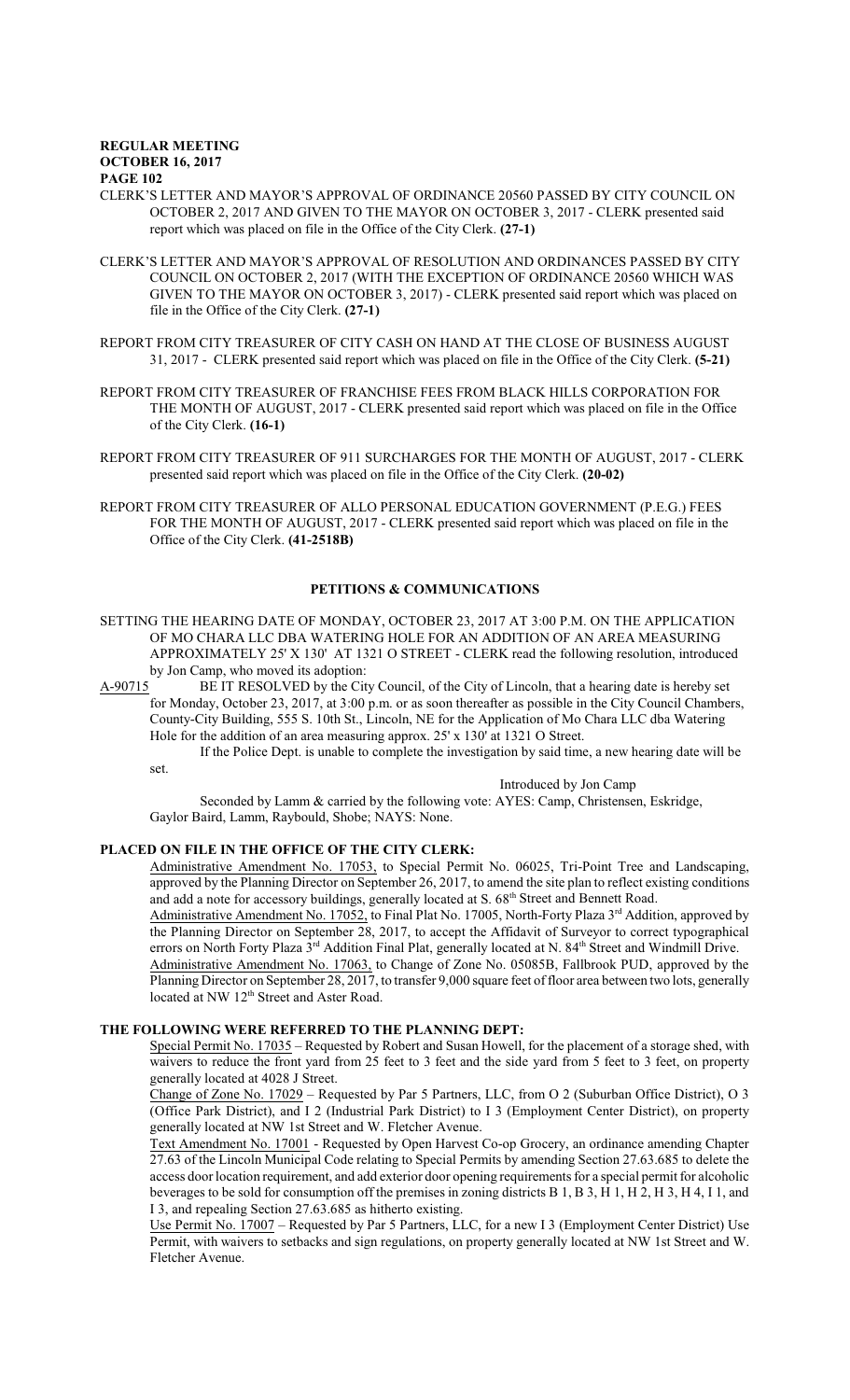#### **LIQUOR RESOLUTIONS**

MANAGER APPLICATION OF SCOTT E. FOLEY FOR STAR CITY HOCKEY, LLC DBA LINCOLN STARS HOCKEY AT 1880 NORTH ANTELOPE VALLEY PARKWAY. (10/2/17 - PUBLIC HEARING & ACTION CONT'D 2 WEEKS TO 10/16/17) -CLERK read the following resolution, introduced by Jon Camp, who moved its adoption for approval:

A-90716 WHEREAS, Star CityHockey, LLC dba Lincoln Stars Hockey located at 1880 North Antelope Valley Parkway, Lincoln, Nebraska has been approved for a Retail Class "I" liquor license, and now requests that Scott E. Foley be named manager;

WHEREAS, Scott E. Foley appears to be a fit and proper person to manage said business.

NOW, THEREFORE, BE IT RESOLVED by the City Council of the City of Lincoln, Nebraska:

That after hearing duly had as required by law, consideration of the facts of this application, the Nebraska Liquor Control Act, and the pertinent City ordinances, the City Council recommends that Scott E. Foley be approved as manager of this business for said licensee.

The City Clerk is directed to transmit a copy of this resolution to the Nebraska Liquor Control Commission.

Introduced by Jon Camp Seconded by Raybould & carried by the following vote: AYES: Camp, Christensen, Eskridge, Gaylor Baird, Lamm, Raybould, Shobe; NAYS: None.

APPLICATION OF NUMARK GOLF, LLC DBA NUMARK GOLF COURSE FOR A CLASS C LIQUOR LICENSE AT 8901 AUGUSTA DRIVE - CLERK read the following resolution, introduced by Jon Camp,

who moved its adoption for approval:<br>A-90717 BE IT RESOLVED by the C BE IT RESOLVED by the City Council of the City of Lincoln, Nebraska:

That after hearing duly had as required by law, consideration of the facts of this application, the Nebraska Liquor Control Act, and the pertinent City ordinances, the City Council recommends that the application of Numark Golf, LLC dba Numark Golf Course for a Class "C" liquor license at 8901 Augusta Drive, Lincoln, Nebraska, for the license period ending October 31, 2017, be approved with the condition that:

Applicant must successfully complete the responsible beverage server training course required by Section 5.04.035 of the Lincoln Municipal Code within 30 days of approval of this resolution. 2. All employees must possess a valid Responsible Beverage Server/Seller Permit as

required by Section 5.04.124 of the Lincoln Municipal Code.

3. The premises must comply in every respect with all city and state regulations.

The City Clerk is directed to transmit a copy of this resolution to the Nebraska Liquor Control Commission.

Introduced by Jon Camp

Seconded by Raybould & carried by the following vote: AYES: Camp, Christensen, Eskridge, Gaylor Baird, Lamm, Raybould, Shobe; NAYS: None.

#### MANAGER APPLICATION OF KINSEY D. BAUER FOR NUMARK GOLF, LLC DBA NUMARK GOLF COURSE AT 8901 AUGUSTA DRIVE - CLERK read the following resolution, introduced by Jon Camp, who moved its adoption for approval:

A-90718 WHEREAS, Numark Golf, LLC dba Numark Golf Course located at 8901 Augusta Drive,

Lincoln, Nebraska has been approved for a Retail Class "C" liquor license, and now requests that Kinsey D. Bauer be named manager;

WHEREAS, Kinsey D. Bauer appears to be a fit and proper person to manage said business. NOW, THEREFORE, BE IT RESOLVED by the City Council of the City of Lincoln, Nebraska: That after hearing duly had as required by law, consideration of the facts of this application, the Nebraska Liquor Control Act, and the pertinent City ordinances, the City Council recommends that Kinsey D. Bauer be approved as manager of this business for said licensee.

The City Clerk is directed to transmit a copy of this resolution to the Nebraska Liquor Control Commission.

Introduced by Jon Camp

Seconded by Raybould & carried by the following vote: AYES: Camp, Christensen, Eskridge, Gaylor Baird, Lamm, Raybould, Shobe; NAYS: None.

#### APPLICATION OF BW&R EAST LINCOLN, LLC DBA BUFFALO WINGS & RINGS FOR A CLASS I LIQUOR LICENSE AT 6822 O STREET - CLERK read the following resolution, introduced by Jon Camp, who moved its adoption for approval:

A-90719 BE IT RESOLVED by the City Council of the City of Lincoln, Nebraska:

That after hearing duly had as required by law, consideration of the facts of this application, the Nebraska Liquor Control Act, and the pertinent City ordinances, the City Council recommends that the application of BW&R East Lincoln, LLC dba Buffalo Wings & Rings for a Class "I" liquor license at 6822 O Street, Lincoln, Nebraska, for the license period ending April 30, 2018, be approved with the condition that:

1. All employees must possess a valid Responsible Beverage Server/Seller Permit as required by Section 5.04.124 of the Lincoln Municipal Code.

2. The premises must comply in every respect with all city and state regulations.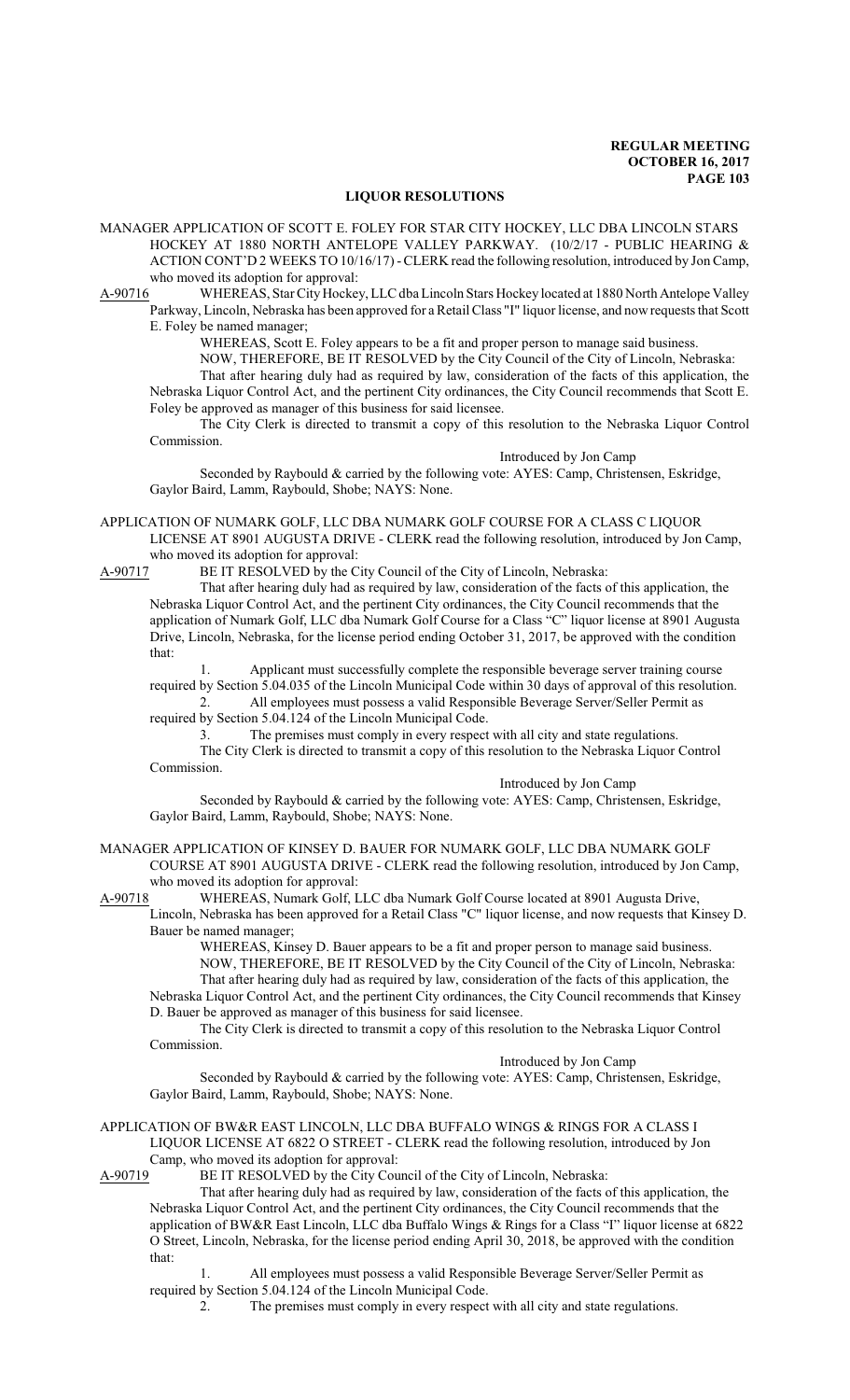The City Clerk is directed to transmit a copy of this resolution to the Nebraska Liquor Control Commission.

Introduced by Jon Camp

Seconded by Raybould & carried by the following vote: AYES: Camp, Christensen, Eskridge, Gaylor Baird, Lamm, Raybould, Shobe; NAYS: None.

MANAGER APPLICATION OF MICHAEL B. BARTON FOR BW&R EAST LINCOLN, LLC DBA BUFFALO WINGS & RINGS AT 6822 O STREET - CLERK read the following resolution, introduced by Jon Camp, who moved its adoption for approval:

A-90720 WHEREAS, BW&R East Lincoln, LLC dba Buffalo Wings & Rings located at 6822 O Street, Lincoln, Nebraska has been approved for a Retail Class "I" liquor license, and now requests that Michael B. Barton be named manager;

WHEREAS, Michael B. Barton appears to be a fit and proper person to manage said business. NOW, THEREFORE, BE IT RESOLVED by the City Council of the City of Lincoln, Nebraska: That after hearing duly had as required by law, consideration of the facts of this application, the Nebraska Liquor Control Act, and the pertinent City ordinances, the City Council recommends that Michael B. Barton be approved as manager of this business for said licensee.

The City Clerk is directed to transmit a copy of this resolution to the Nebraska Liquor Control Commission.

Introduced by Jon Camp

Seconded by Raybould & carried by the following vote: AYES: Camp, Christensen, Eskridge, Gaylor Baird, Lamm, Raybould, Shobe; NAYS: None.

APPLICATION OF ATEMAJAC, INC. DBA LA CABANA TO EXPAND ITS CLASS I LIQUOR LICENSE BY THE ADDITION OF AN AREA MEASURING APPROXIMATELY 21 FEET BY 35 FEET AT 3223 CORNHUSKER HIGHWAY - PRIOR to reading:

CAMP Moved to continue Public Hearing and Action 1 week to 10/23/17.

Seconded by Gaylor Baird & carried by the following vote: AYES: Camp, Christensen, Eskridge, Gaylor Baird, Lamm, Raybould, Shobe; NAYS: None.

#### **PUBLIC HEARING - RESOLUTIONS**

A RESOLUTION TO THE CITY COUNCIL OF THE CITY OF LINCOLN IN SUPPORT OF A COMMUNITY VETERANS DAY PARADE IN ORDER TO HONOR LOCAL VETERANS AND PROMOTE COMMUNITY SPIRIT THROUGH AN ANNUAL COMMUNITY PARADE - PRIOR to reading: LAMM Moved Motion to Amend #1 to accept the Substitute Resolution on Bill No. 17R-240. Seconded Camp & carried by the following vote: AYES: Camp, Christensen, Eskridge, Gaylor Baird, Lamm, Raybould, Shobe; NAYS: None.<br>ESKRIDGE Moved to amend Bill No. 17R-240 as Moved to amend Bill No. 17R-240 as follows: On line 13 strike the word "Northeast". Seconded by Raybould & carried by the following vote: AYES: Camp, Christensen, Eskridge, Gaylor Baird, Lamm, Raybould, Shobe; NAYS: None. CLERK Read the following resolution, introduced by Roy Christensen, Cyndi Lamm moved its adoption: A-90721 A RESOLUTION relating to City of Lincoln support for a community Veterans Day Parade in order to honor local veterans and promote community spirit through an annual community parade. WHEREAS, to the citizens of Lincoln, the reflections of Veterans Day should be filled with solemn pride in the heroism of those who died in our country's service and with gratitude towards those veterans who make up such a vital and honored part of our population; and WHEREAS, the City of Lincoln recognizes that it would be proper and appropriate to honor Lincoln area veterans with an annual parade in their honor; and WHEREAS, the City would be interested in co-sponsoring such a parade in cooperation with an organizing civic or veteran organization; and WHEREAS, Veterans Day or on a weekend near Veterans Day would be a suitable time for such a community-wide recognition ceremony; and WHEREAS, the City of Lincoln believes that Northeast Lincoln would be a suitable location to serve as the focus for a Veterans Day Parade. NOW, THEREFORE, BE IT RESOLVED by the City Council of the City of Lincoln, Nebraska that: 1) The City of Lincoln strongly supports the idea of a Veterans Day parade as a communitywide recognition of our local military veterans. 2) The City of Lincoln welcomes the opportunity to co-sponsor such a parade and associated activities in cooperation with a civic or veteran organization which is willing to plan, secure funding for, organize, and publicize such a celebration. Introduced by Roy Christensen Seconded by Camp & carried by the following vote: AYES: Camp, Christensen, Eskridge, Gaylor Baird, Lamm, Raybould, Shobe; NAYS: None.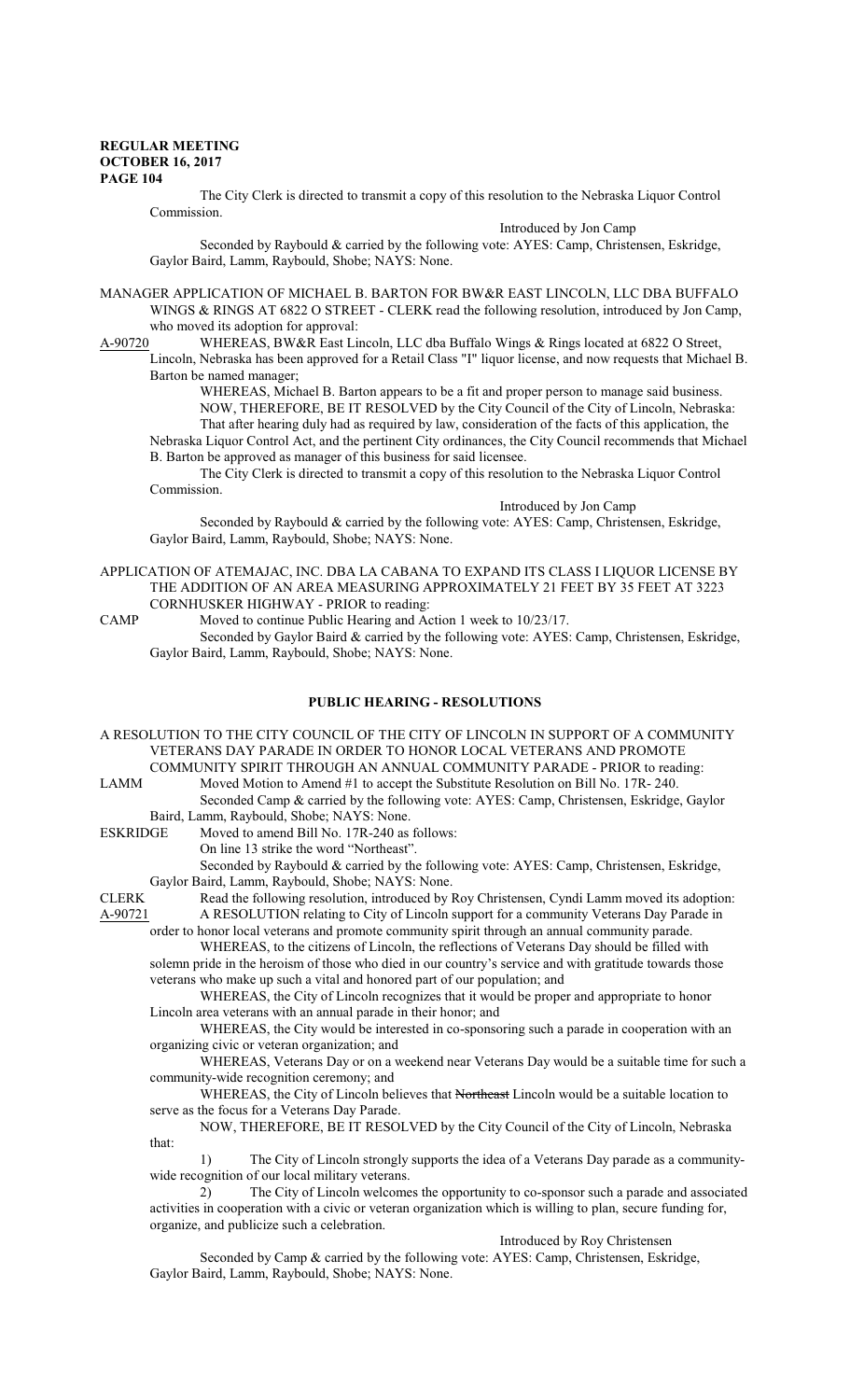HEARING ON ONE AND SIX YEAR STREETS AND HIGHWAY PROGRAM AS REQUIRED BY STATE STATUTE - CLERK read the following resolution, introduced by Bennie Shobe, who moved its adoption:

A-90722 WHEREAS, the City Council of the City of Lincoln, Nebraska adopted the 2016-2018 biennial

budget for the City of Lincoln and the third two years of the One and Six Year Streets and Highways Program of the Capital Improvement Budget by passage of Resolution No. A-89947 on August 22, 2016; and

WHEREAS, § 39-2512(6) of the Nebraska Revised Statutes requires the City to annually submit to the Board of Public Roads Classifications and Standards a report regarding the One and Six Year Program for the City of Lincoln's Streets and Highways Program; and

WHEREAS, Nebraska Administrative Code, Title 428, Chapter 3, requires that an annual public hearing of the City Council be held to approve the One and Six Year Streets and Highways Program for the City of Lincoln and authorize the City to submit the annual report required by Neb. Rev. Stat. § 39-2512(6).

NOW, THEREFORE, BE IT RESOLVED by the City Council of the City of Lincoln, Nebraska: 1. That pursuant to the provisions of Nebraska Administrative Code Title 428, Chapter 3, Section 011.01, a legal notice advertising the public hearing of the City Council to adopt the One and Six Year Streets and Highways Program for the City of Lincoln was published in the Lincoln Journal Star on Sunday, October 1, 2017, and notice of the hearing has been posted as required by Nebraska Administrative Code.

That the City Council, by holding a public hearing on the re-authorization of the One and Six Year Streets and Highways Program of the City of Lincoln has complied with the statutory and administrative code requirements so as not to jeopardize incentive payments made by the State to the City of Lincoln as provided in Neb. Rev. Stat. § 39-2512 and hereby further authorizes the City Street Superintendent Randy Hoskins, as Assistant City Engineer, to submit the City's annual report to the Board of Public Roads Classifications and Standards as statutorily required.

3. The City Clerk is directed to return a copy of this adopted Resolution to Randy Hoskins for transmittal to the State of Nebraska Board of Public Roads Classifications and Standards. Introduced by Bennie Shobe

Seconded by Raybould & carried by the following vote: AYES: Camp, Christensen, Eskridge, Gaylor Baird, Lamm, Raybould, Shobe; NAYS: None.

APPROVING AN AMENDED CONSERVATION EASEMENT AGREEMENT BETWEEN APPLE'S WAY, INC., THE CITY OF LINCOLN, NEBRASKA, AND THE LOWER PLATTE SOUTH NATURAL RESOURCES DISTRICT TO MODIFY THE TERMS AND BOUNDARIES OF THE EXISTING EASEMENT ON PROPERTY GENERALLY LOCATED AT THE INTERSECTION OF SOUTH  $27^{\rm{TH}}$ STREET AND ROKEBY ROAD - CLERK read the following resolution, introduced by Bennie Shobe, who moved its adoption:<br>A-90723 BE IT RESOLV

BE IT RESOLVED by the City Council of the City of Lincoln, Nebraska:

That the attached Amendment to Conservation Easement Agreement between Apple's Way, Inc., the City of Lincoln, Nebraska, and the Lower Platte South Natural Resources District to modify the terms and boundaries of the existing Conservation Easement on property generally located at the intersection of South 27<sup>th</sup> Street and Rokeby Road, upon the terms and conditions as set forth in said Amendment to Conservation Easement Agreement, is hereby approved and the Mayor is authorized to execute said Amendment to Conservation Easement Agreement on behalf of the City.

The City Clerk is directed to transmit an executed original Amendment to Conservation Easement Agreement to the Planning Department, for recording with the Register of Deeds.

# Introduced by Bennie Shobe

Seconded by Gaylor Baird & carried by the following vote: AYES: Camp, Christensen, Eskridge, Gaylor Baird, Lamm, Raybould, Shobe; NAYS: None.

AUTHORIZING AN APPLICATION TO THE NEBRASKA GAME & PARKS COMMISSION FOR LAND AND WATER CONSERVATION GRANT FUNDING ASSISTANCE FOR THE RENOVATION OF TWO NEIGHBORHOOD PARK PLAYGROUNDS (IRVINGDALE AND RUDGE PARKS) - CLERK read the following resolution, introduced by Bennie Shobe, who moved its adoption:

A-90724 WHEREAS, the Parks and Recreation Department of the City of Lincoln proposes to apply for assistance from the Nebraska Game and Parks Commission for Land and Water Conservation funds for the purpose of renovating two neighborhood park playgrounds (Irvingdale and Rudge Parks); and WHEREAS, the City of Lincoln has available and will apply its share of the project cost

(\$135,000) to maintain the completed improvements for public use.

NOW, THEREFORE, BE IT RESOLVED by the City Council of the City of Lincoln, Nebraska: The City of Lincoln, Nebraska proposes to apply for federal assistance from the Land and Water Conservation Fund program for the purpose of renovating the existing playgrounds and making associated improvements (connecting sidewalks, park picnic facilities, landscaping) in Irvingdale and Rudge Parks.

The Mayor is authorized to sign documents to obtain financial assistance, including a Project Agreement with the State of Nebraska and the National Park Service.

The City of Lincoln, Nebraska will, within thirty (30) days following federal approval, obtain the necessary consultant or appraisal service for this project as directed and as required by Nebraska Game and Parks Commission staff.

The City of Lincoln has budgeted or currently has available its fifty percent (50%) match of the proposed total project funds and will allocate these funds toward this project upon project approval by the Nebraska Game and Parks Commission.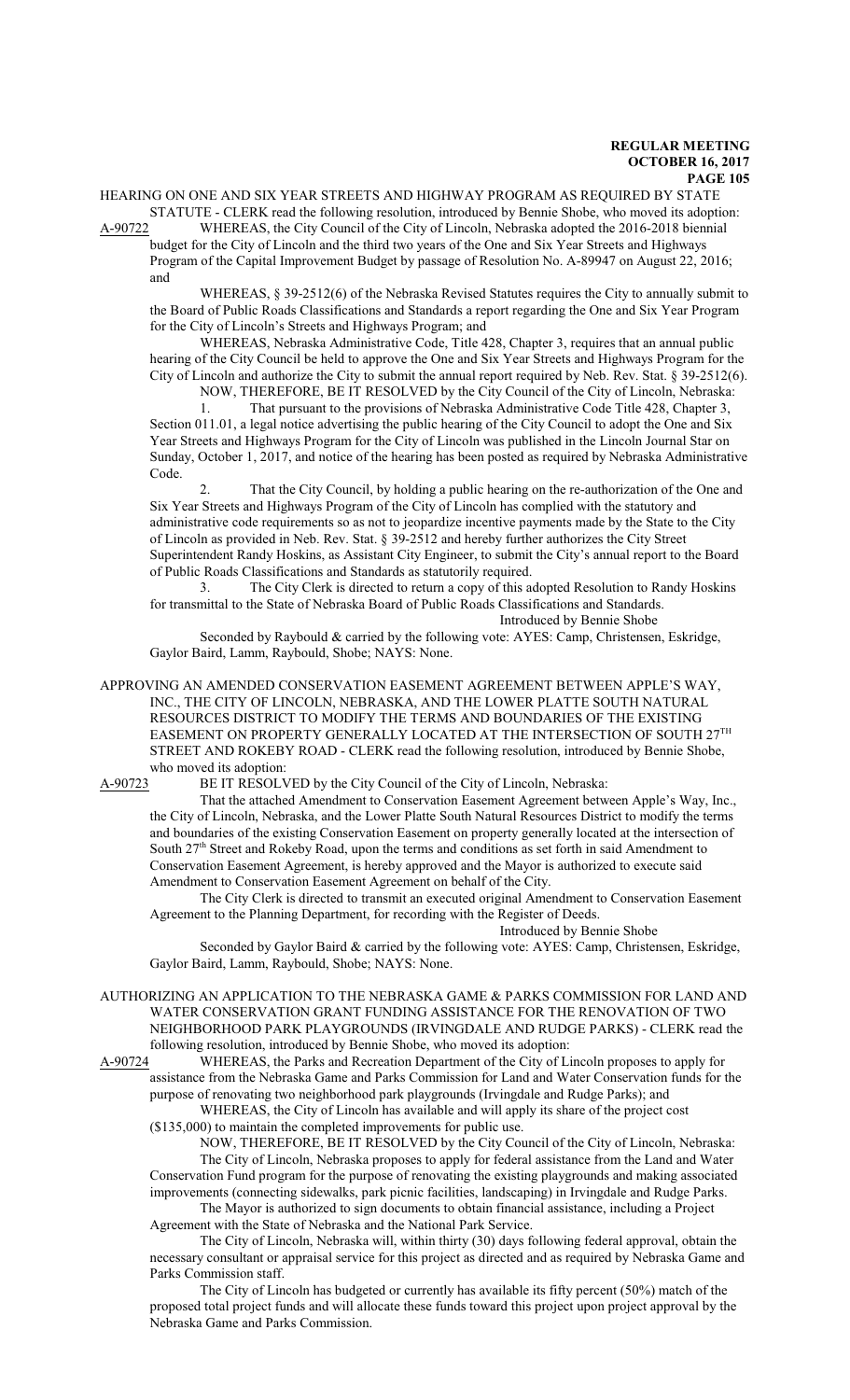The City of Lincoln, Nebraska has the financial capacity to operate and maintain the completed project and park property in a safe, attractive, and sanitary manner.

The City of Lincoln, Nebraska will not discriminate against any person on the basis of race, color, age, religion, disability, sex, or national origin in the use of any property or facility acquired or developed pursuant to the project proposal, and shall comply with the terms and intent of Title VI of the Civil Rights Act of 1964, P.L. 88-354 (1964), and any of the regulations promulgated pursuant to such Act by the Secretary of the Interior and contained in 43 CFR 17.

No property acquired and/or developed under this project shall, without the approval of Nebraska Game and Parks Commission and the Secretary of the Interior, be converted to other than public outdoor recreation use. And, such approval may be granted only if it is in accord with the then existing Statewide Comprehensive Outdoor Recreation Plan (SCORP), and only upon such conditions as deemed necessary to assure the substitution of other outdoor recreation properties of at least equal fair market value and of reasonably equivalent usefulness and location.

The City of Lincoln, Nebraska will replace the land in the event of a conversion in use in accordance with Section 6(f)(3) of the Land and Water Conservation Fund Act of 1965, as amended.

The City of Lincoln, Nebraska agrees to comply with all State and Federal requirements and standards where they can be applied in making the facilities developed under this project, and all future projects, accessible to and usable by the disabled.

The City Clerk is directed to transmit a certified copy of this Resolution to the Parks and Recreation Department for inclusion with the application to the Nebraska Game and Parks Commission. Introduced by Bennie Shobe

Seconded by Raybould & carried by the following vote: AYES: Camp, Christensen, Eskridge, Gaylor Baird, Lamm, Raybould, Shobe; NAYS: None.

ASSESSING PUBLIC HEALTH NUISANCE ABATEMENT COSTS ASSOCIATED WITH THE CLEARING OF PUBLIC NUISANCES BY THE HEALTH DEPARTMENT TO THE FOLLOWING BENEFITTED PROPERTIES: 2919 APPLE ST., 1004 PEACH/1838 S. 10™, 1546 S. 21<sup>st</sup> ST., 1434 N. 27™ ST., 2725 A ST., 301 S. 54 $^{\rm TH}$  ST., 520 S. 25 $^{\rm TH}$  ST., 800 GARFIELD ST., 1336 N. 39 $^{\rm TH}$  ST., 1245 N. 21 $^{\rm ST}$  ST., 1237 N. 21<sup>s</sup>  $^{\text{ST}}$  ST., 4300 D ST., 4842 ADAMS ST. 112 W. DAWES AVE., 2975 HOLDREGE ST., 3000 S. 46 $^{\text{TH}}$ ST., 1409 N. 21<sup>st</sup> ST., 815 N. 24<sup>th</sup> ST., 1533 GRACE AVE., 2200 DEVOE DR., 2545 THERESA ST. #F14, 2545 THERESA ST. #F11, 353 S. 26<sup>TH</sup> ST., AND 1112 NEW HAMPSHIRE - PRIOR to reading: LAMM Moved Motion to Amend #1 Bill No. 17R-255 as follows:

Remove the property legally described below from the nuisance abatement list on Exhibit "A" 17- 25; 10-23-204-026-000; 1112 New Hampshire; 8/17/2017; 81.00; 12.65; 96.15; 295.00; 1112 New Hampshire; Cahn Metcalf and Farwells Subdivision, Block 7, Lot 24, E20' and W18' of Lot 25; Ben Wilkins, P.O. Box 12, Arlington, NE 68002; 10-23-204-026-000.

Seconded Shobe & carried by the following vote: AYES: Camp, Christensen, Eskridge, Gaylor Baird, Lamm, Raybould, Shobe; NAYS: None.

CLERK Read the following resolution, introduced by Bennie Shobe, who moved its adoption:<br>A-90725 BE IT RESOLVED by the City Council of the City of Lincoln, Nebraska that: BE IT RESOLVED by the City Council of the City of Lincoln, Nebraska that:

Pursuant to Section 8.26.040 of the Lincoln Municipal Code, the nuisance abatement costs as shown on the list which is attached hereto, marked Exhibit "A" and made a part hereof by reference, are hereby assessed against the property set opposite each amount as shown thereon. Said assessments shall be delinquent from and after December 1, 2017 and draw interest as provided for in Neb. Rev. Stat. § 45-104.01 for assessments.

#### Introduced by Bennie Shobe

Seconded by Raybould & carried by the following vote: AYES: Camp, Christensen, Eskridge, Gaylor Baird, Lamm, Raybould, Shobe; NAYS: None.

#### **PUBLIC HEARING ORDINANCES - 2ND READING & RELATED RESOLUTIONS**

AMENDING CHAPTER 2.76 OF THE LINCOLN MUNICIPAL CODE RELATING TO PERSONNEL SYSTEM BY AMENDING SECTIONS 2.76.130, 2.76.135, 2.76.145, 2.76.160, 2.76.175, AND 2.76.200; AND REPEALING SECTIONS 2.76.130, 2.76.135, 2.76.145, 2.76.160, 2.76.175, AND 2.76.200 AS HITHERTO EXISTING - CLERK read an ordinance, introduced by Bennie Shobe, amending Chapter 2.75 of the Lincoln Municipal Code relating to Personnel System by amending Section 2.76.130, 2.76.135, 2.76.145, 2.76.160, 2.76.175, and 2.76.200; and repealing Sections 2.76.130, 2.76.135, 2.76.145, 2.76.160, 2.76.175, and 2.76.200 as hitherto existing, the second time.

APPROVING A REAL ESTATE SALES AGREEMENT BETWEEN THE CITY OF LINCOLN AND KELLY CUSTOM HOMES LTD., D/B/A NEBRASKA COTTAGE COMPANY FOR THE SALE OF CITY OWNED PROPERTY GENERALLY LOCATED AT 3268 RANDOLPH STREET - CLERK read an ordinance, introduced by Bennie Shobe, approving a Real Estate Sales Agreement between the City of Lincoln and Kelly Custom Homes Ltd., d/b/a Nebraska Cottage Company authorizing the sale of City owned property generally located at 3268 Randolph Street, Lincoln, Nebraska, the second time.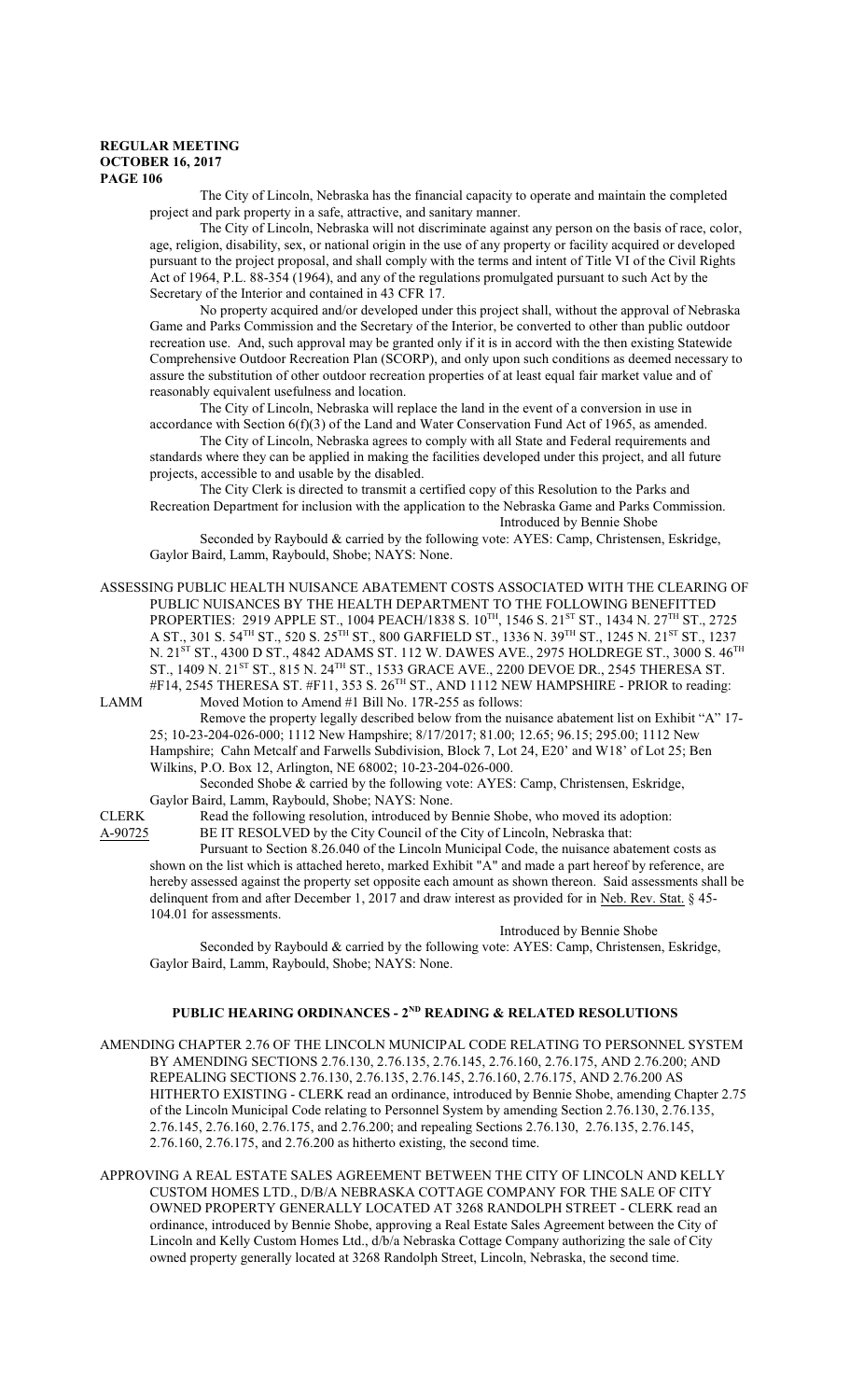### **PUBLIC HEARING - ORDINANCE - 3RD READING**

- CHANGE OF ZONE 17011 APPLICATION OF ROGER H. SCHWISOW REVOCABLE TRUST FOR A CHANGE OF ZONE FROM AG AGRICULTURAL DISTRICT TO R-3 RESIDENTIAL DISTRICT ON PROPERTY GENERALLY LOCATED AT NORTH 49TH STREET AND ALVO ROAD - PRIOR to reading:
- LAMM Moved to continue Public Hearing & Action 2 weeks to 10/30/17.

Seconded by Raybould & carried by the following vote: AYES: Christensen, Eskridge, Gaylor Baird, Lamm, Raybould, Shobe; NAYS: Camp.

CLERK Read an ordinance, introduced by Jane Raybould, amending the Lincoln Zoning District Maps adopted by reference and made a part of Title 27 of the Lincoln Municipal Code, pursuant to Section 27.05.020 of the Lincoln Municipal Code, by changing the boundaries of the districts established and shown thereon, the third time.

## **ORDINANCES - 3RD READING & RELATED RESOLUTIONS**

APPROVING THE SKATE ZONE REDEVELOPMENT AGREEMENT BETWEEN THE CITY OF LINCOLN AND ACCESS COMMERCIAL, LLC RELATING TO THE REDEVELOPMENT OF PROPERTIES GENERALLY LOCATED AT 300 NORTH 48 $^{\text{\tiny{\textsf{TH}}}}$  STREET, FOR THE CONSTRUCTION OF A HOTEL, RETAIL BUILDING, PARKING, AND OTHER ASSOCIATED IMPROVEMENTS. (RELATED ITEMS: 17R-241, 17R-242, 17-135) (ACTION DATE: 10/16/17) - CLERK read the following resolution, introduced by Jane Raybould, who moved its adoption for approval:

A-90726 BE IT RESOLVED by the City Council of the City of Lincoln, Nebraska:

That the attached Skate Zone Redevelopment Agreement between the City of Lincoln and Access Commercial, LLC relating to the redevelopment of properties generally located at 300 North 48<sup>th</sup> Street, for the construction of a hotel, retail building, parking, and other associated improvements, upon the terms and conditions set forth in said Redevelopment Agreement, which is attached hereto marked as Attachment "A", is hereby approved and the Mayor is authorized to execute the same on behalf of the City of Lincoln.

The City Clerk is directed to transmit one fully executed original and one copy of said Agreement to David Landis, Urban Development Department. David Landis is further directed to transmit the original Agreement to Access Commercial, LLC.

Introduced by Jane Raybould Seconded by Eskridge & carried by the following vote: AYES: Camp, Christensen, Eskridge, Gaylor Baird, Lamm, Raybould, Shobe; NAYS: None.

AMENDING THE FY 17/18 CIP TO AUTHORIZE AND APPROPRIATE \$960,000 IN TIF FUNDS FOR THE SKATE ZONE PROJECT. (RELATED ITEMS: 17R-241, 17R-242, 17-135) (ACTION DATE: 10/16/17) - CLERK read the following resolution, introduced by Jane Raybould, who moved its adoption for approval:

A-90727 WHEREAS, Resolution No. A-90659, adopted by the City Council of Lincoln, Nebraska on August 28, 2017, amended the 2016-2018 biennial budget for the City of Lincoln for the 2017-2018 fiscal year and further adopted the Capital Improvement Program attached to Resolution No. A-90659 as Schedule No. 5; and

WHEREAS, it is necessary to amend the Schedule of Capital Improvement Projects for the fiscal year beginning September 1, 2017 within the Capital Improvement Program (CIP) adopted by and attached to Resolution No. A-90659 as Schedule 5 to establish the Skate Zone Redevelopment Project (an approved project in the 48<sup>th</sup> & O Street Environs Redevelopment Plan) for the design and construction of an approximately 84 room hotel and an approximately 5,600 square foot retail building and approximately 149 stall paved parking area for the structures, and to pay costs of site acquisition, site preparation, and public enhancements associated with said Project as a capital improvement project within the adopted Capital Improvement Program; and (2) transferring and establishing appropriations in the amount of \$960,000.00 from TIF funds for said capital improvement project.

WHEREAS, Article IX-B Section 7 of the Lincoln City Charter states that, "The [city] council shall not appropriate any money in any budget for any capital improvements project unless and until the conformity or non-conformity of the project has been reported on by the Planning Department by special report or in connection with the Capital Improvements Programming process." The Charter definition of "Planning Department" includes the Planning Commission; and

WHEREAS, the Lincoln City-Lancaster County Planning Commission has previously reviewed the Skate Zone Redevelopment Project for conformity or non-conformity with the Comprehensive Plan as a capital improvement project to be funded by TIF as part of its review of the amendment to the 48<sup>th</sup>  $\&$  O Street Environs Redevelopment Plan to add the Skate Zone Redevelopment Project and the Planning Commission found the proposed project to be in conformity with the Comprehensive Plan.

NOW, THEREFORE, BE IT RESOLVED by the City Council of the City of Lincoln, Nebraska:

1. That the implementation of the 48<sup>th</sup> & O Street Environs Redevelopment Plan, Skate Zone Redevelopment Project, for the design and construction of an approximately 84 room hotel and an approximately 5,600 square foot retail building and approximately 149 stall paved parking area for the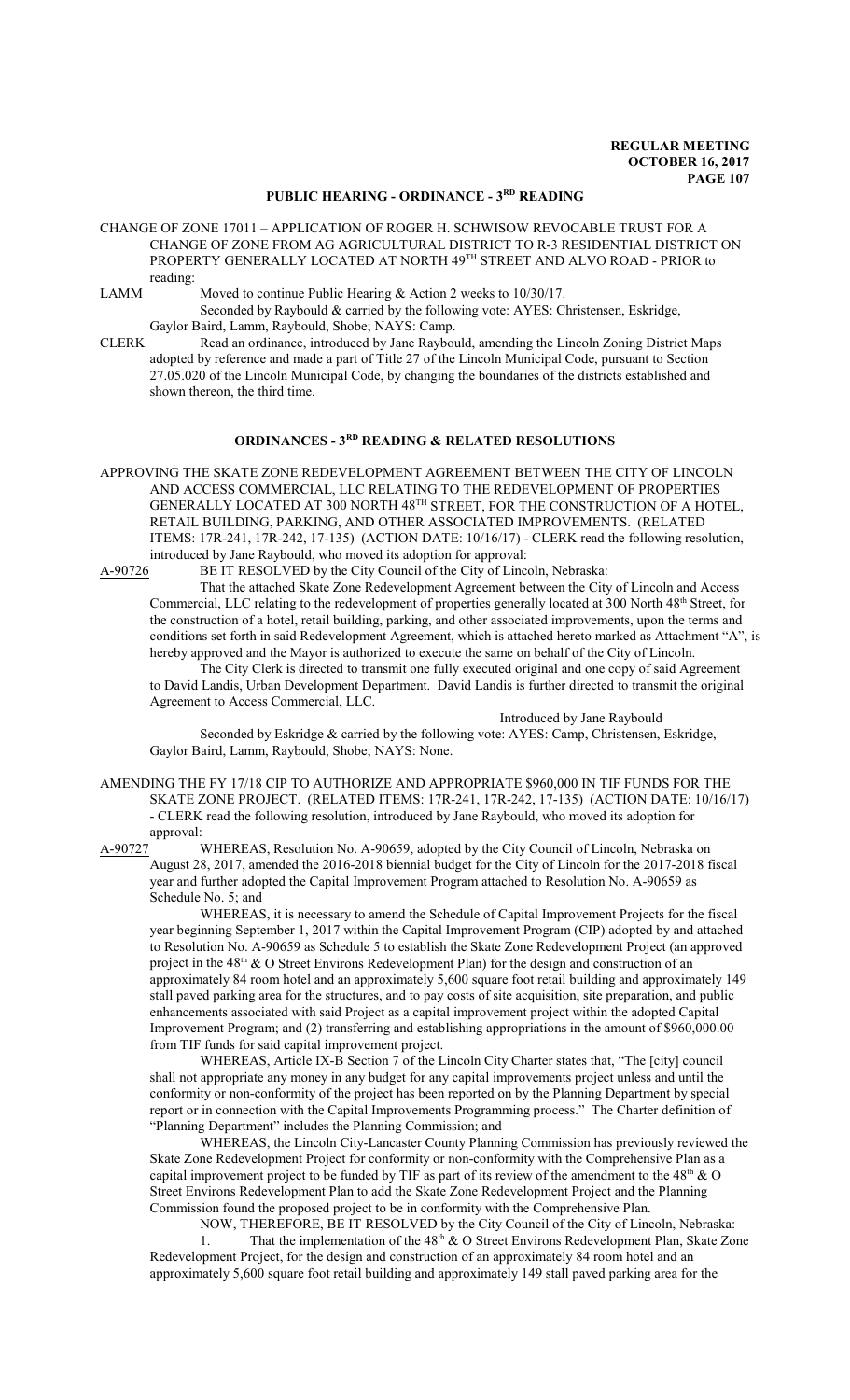structures, and to pay costs of site acquisition, site preparation, and public enhancements associated with said Project, is hereby established and added to the Urban Development Department's list of fiscal year 2017-18 capital improvement projects within the Capital Improvement Program adopted by and attached to Resolution No. A-90659 as Schedule 5.

That the City Council hereby appropriates and directs the Finance Director to make the necessary adjustments to the annual budget to designate \$960,000.00 from Tax Increment Financing for this Skate Zone Redevelopment Project.

Introduced by Jane Raybould

Seconded by Eskridge & carried by the following vote: AYES: Camp, Christensen, Eskridge, Gaylor Baird, Lamm, Raybould, Shobe; NAYS: None.

AUTHORIZING THE ISSUANCE OF TAX ALLOCATION BONDS FOR THE SKATE ZONE

REDEVELOPMENT PROJECT. (RELATED ITEMS: 17R-241, 17R-242, 17-135) - CLERK read an ordinance, introduced by Jane Raybould, authorizing and providing for the issuance of City of Lincoln, Nebraska Tax Allocation Bonds, notes or other obligations, in one or more taxable or tax-exempt series, in an aggregate principal amount not to exceed \$960,000.00 for the purpose of (1) paying the costs of acquiring, purchasing, constructing, reconstructing, improving, extending, rehabilitating, installing, equipping, furnishing and completing certain property and improvements within the City's Skate Zone Redevelopment Project Area, and (2) paying the costs of issuance thereof; prescribing the form and certain details of the bonds, notes or other obligations; pledging certain tax revenue and other revenue to the payment of the principal of and interest on the bonds, notes or other obligations as the same become due; limiting payment of the bonds, notes or other obligations to such tax revenues; creating and establishing funds and accounts; delegating, authorizing and directing the finance director to exercise his independent discretion and judgment in determining and finalizing certain terms and provisions of the bonds, notes or other obligations not specified herein; taking other actions and making other covenants and agreements in connection with the foregoing; and related matters, the third time.

RAYBOULD Moved to pass the ordinance as read.

Seconded by Eskridge & carried by the following vote: AYES: Camp, Christensen, Eskridge, Gaylor Baird, Lamm, Raybould, Shobe; NAYS: None.

The ordinance, being numbered **#20561**, is recorded in Ordinance Book 33.

AMENDING CHAPTER 5.50 OF THE LINCOLN MUNICIPAL CODE RELATING TO TAXICABS BY AMENDING SECTION 5.50.010, DEFINITIONS, TO ADD A DEFINITION FOR "TRANSPORTATION NETWORK COMPANY"; BY ADDING A NEW SECTION NUMBERED 5.50.015 ENTITLED TRANSPORTATION NETWORK COMPANY, EXEMPTION, TO PROVIDE THAT MOTOR VEHICLES CARRYING PASSENGERS FOR HIRE SOLICITED THROUGH TRANSPORTATION NETWORK COMPANIES SHALL NOT BE CONSIDERED TAXICABS AND SHALL BE EXEMPTED FROM THE PROVISIONS OF LINCOLN MUNICIPAL CODE CHAPTER 5.50; AND REPEALING SECTION 5.50.010 OF THE LINCOLN MUNICIPAL CODE AS HITHERTO EXISTING - PRIOR to reading:

CAMP Moved to delay Action on Bill No. 17-136 with continued Public Hearing for 7 weeks to 12/04/17. Seconded by Raybould & **LOST** by the following vote: AYES: Camp, Christensen; NAYS: Eskridge, Gaylor Baird, Raybould, Shobe; CONFLICT OF INTEREST: Lamm.

CLERK Read an ordinance, introduced by Jane Raybould, amending Chapter 5.50 of the Lincoln Municipal Code relating to Taxicabs by amending Section 5.50.010, Definitions, to add a definition for "Transportation Network Company"; by adding a new Section numbered 5.50.015 entitled Transportation Network Company, Exemption, to provide that motor vehicles and persons driving motor vehicles carrying passengers for hire solicited through transportation network companies, shall not be considered taxicabs and shall be exempted from the provisions of Lincoln Municipal Code Chapter 5.50; and repealing Section 5.50.010 of the Lincoln Municipal Code as hitherto existing, the third time.<br>RAYBOULD Moved to pass the ordinance as read.

Moved to pass the ordinance as read.

Seconded by Eskridge & carried by the following vote: AYES: Christensen, Eskridge, Gaylor Baird, Raybould, Shobe; NAYS: Camp; CONFLICT OF INTEREST: Lamm.

The ordinance, being numbered **#20562**, is recorded in Ordinance Book 33.

CHANGE OF ZONE 17021 – APPLICATION OF SIERRA INVESTMENTS, LLC FOR A CHANGE OF ZONE FROM B-3 COMMERCIAL DISTRICT AND R-6 RESIDENTIAL DISTRICT TO B-4 LINCOLN CENTER BUSINESS DISTRICT ON PROPERTY GENERALLY LOCATED AT 2051 K STREET - CLERK read an ordinance, introduced by Jane Raybould, amending the Lincoln Zoning District Maps adopted by reference and made a part of Title 27 of the Lincoln Municipal Code, pursuant to Section 27.05.020 of the Lincoln Municipal Code, by changing the boundaries of the districts established and shown thereon, the third time.

RAYBOULD Moved to pass the ordinance as read.

Seconded by Gaylor Baird & carried by the following vote: AYES: Camp, Christensen, Eskridge, Gaylor Baird, Lamm, Raybould, Shobe; NAYS: None.

The ordinance, being numbered **#20563**, is recorded in Ordinance Book 33.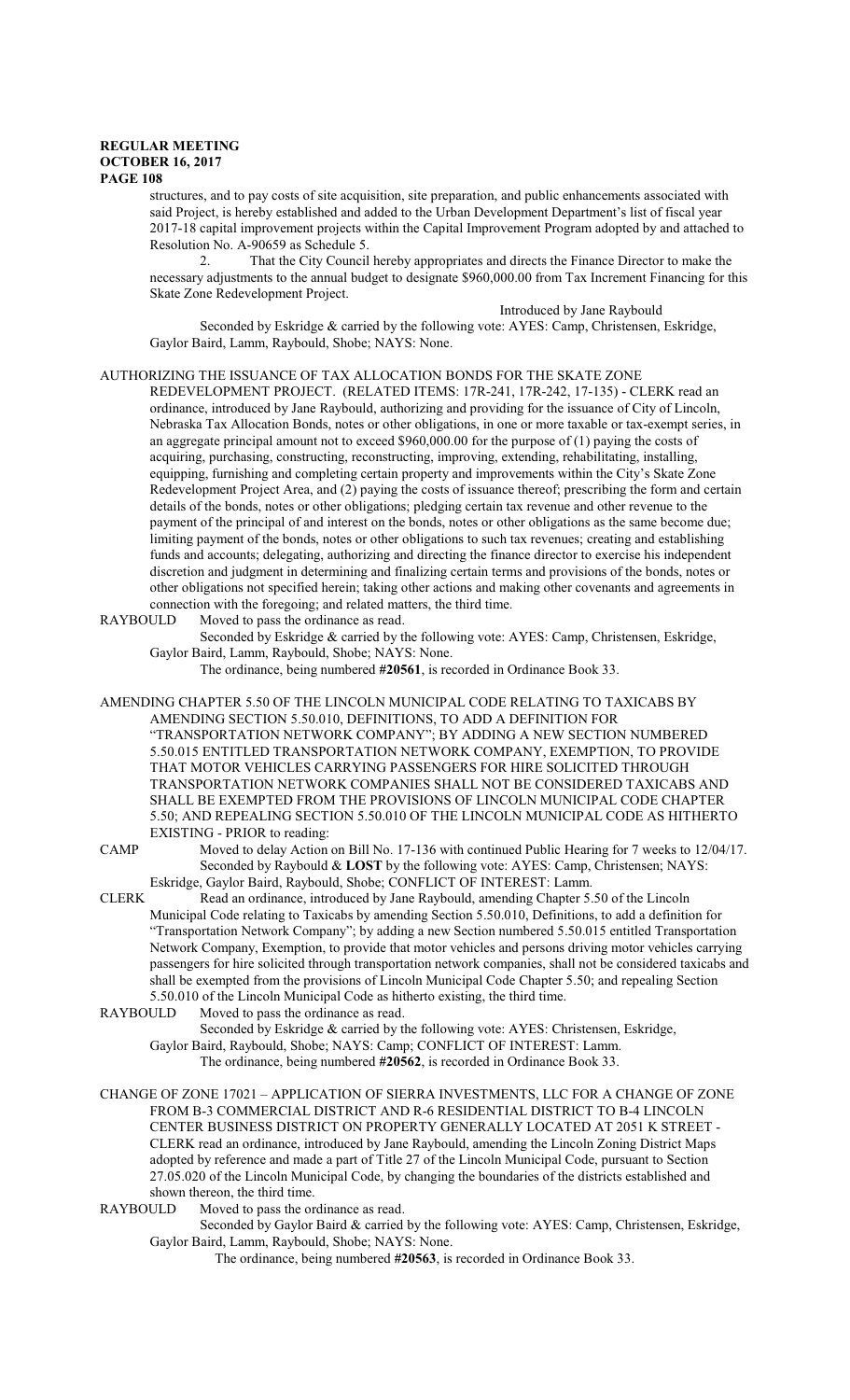#### **RESOLUTIONS - 1ST READING**

- APPROVING A SERVICE AGREEMENT BETWEEN THE CITY OF LINCOLN AND THE BOARD OF REGENTS OF THE UNIVERSITY OF NEBRASKA ON BEHALF OF THE COLLEGE OF NURSING (UNMC) FOR CLINICAL TRAINING AT EASTERDAY RECREATION CENTER FOR PUBLIC HEALTH STUDENTS FOR A TWO YEAR TERM. *(CONSENT)*
- APPROVING AN AGREEMENT BETWEEN THE UNIVERSITY OF NEBRASKA MEDICAL CENTER COLLEGE OF PUBLIC HEALTH AND THE CITY OF LINCOLN ON BEHALF OF THE LINCOLN-LANCASTER COUNTY HEALTH DEPARTMENT TO ALLOW A PLANNED, SUPERVISED SERVICE/LEARNING/CAPSTONE EXPERIENCE OR OTHER SERVICE LEARNING OR RESEARCH EXPERIENCE FOR STUDENTS IN THE GRADUATE PROGRAM OF PUBLIC HEALTH FOR A THREE YEAR TERM. *(CONSENT)*
- REAPPOINTING JON CAMP TO THE PUBLIC BUILDING COMMISSION FOR A TERM EXPIRING AUGUST 1, 2021. *(CONSENT)*
- REAPPOINTING BETSY BERGMAN AND MICHAEL HATTEN TO THE STARTRAN ADVISORY BOARD FOR TERMS EXPIRING OCTOBER 20, 2020. *(CONSENT)*
- ACCEPTING THE REPORT OF NEW AND PENDING CLAIMS AGAINST THE CITY AND APPROVING DISPOSITION OF CLAIMS SET FORTH FOR THE PERIOD OF SEPTEMBER 16-30, 2017.
- APPROVING THE AWARD OF CONTRACT TO THE LOW BIDDER FOR THE AGREEMENT BETWEEN THE CITY OF LINCOLN AND THE STATE OF NEBRASKA DEPARTMENT OF TRANSPORTATION FOR THE  $48^{\text{\tiny{TH}}}$  AND HIGHWAY 2 TRAFFIC SIGNAL REBUILD PROJECT. CITY PROJECT NO. 702693. STATE PROJECT NO. LCLC-5239(9), CN 15253.
- AUTHORIZING THE MAYOR TO EXECUTE A PROGRAM AGREEMENT SUPPLEMENT NO. 1 BETWEEN THE CITY OF LINCOLN AND THE STATE OF NEBRASKA DEPARTMENT OF TRANSPORTATION (NDOT) TO DEFINE THE FUNDING SPLIT AND CAPS THE FEDERAL HSIP FUNDS AT \$2,397,600.00 FOR THE  $56^{\text{TH}}$  STREET AND YANKEE HILL ROAD PROJECT. (PROJECT NO. HSIP-5241(6), CN 13347). *(CONSENT)*
- APPROVING THE FIRST AMENDMENT TO DEVELOPMENT AGREEMENT FOR THE RECONFIGURATION OF SOUTHPOINTE PAVILIONS BETWEEN THE CITY OF LINCOLN, NEBRASKA AND RED CAPITAL MANAGEMENT, LLC TO MAKE AMENDMENTS TO THE REAL ESTATE INTERESTS TO BE CONVEYED BETWEEN THE PARTIES IN FURTHERANCE OF THE DEVELOPMENT AGREEMENT ON PROPERTY GENERALLY LOCATED NORTH AND EAST OF THE INTERSECTION OF SOUTH  $27^{\text{\tiny{TH}}}$  STREET AND PINE LAKE ROAD.

### **ORDINANCES - 1ST READING & RELATED RESOLUTIONS (AS REQUIRED)**

- CHANGE OF ZONE 17022 APPLICATION OF LUX CENTER FOR THE ARTS TO DESIGNATE THE FORMER UNIVERSITY PLACE CITY HALL AS A LANDMARK, CHANGING THE ZONING DISTRICT FROM B-3 COMMERCIAL DISTRICT TO B-3 COMMERCIAL DISTRICT WITH LANDMARK OVERLAY, ON PROPERTY GENERALLY LOCATED AT 2601 NORTH 48<sup>th</sup> STREET - CLERK read an ordinance, introduced by Jon Camp, amending the City of Lincoln Zoning District Map attached to and made a part of Title 27 of the Lincoln Municipal Code by designating certain property as a Landmark, the first time.
- CHANGE OF ZONE 17024 APPLICATION OF JOHN AND TERRY THOMAS TO DESIGNATE THE BURGESS HOUSE AS A LANDMARK, CHANGING THE ZONING DISTRICT FROM AG AGRICULTURAL DISTRICT TO AG AGRICULTURAL DISTRICT WITH LANDMARK OVERLAY, ON PROPERTY GENERALLY LOCATED AT 6501 SOUTHWEST 40<sup>th</sup> STREET - CLERK read an ordinance, introduced by Jon Camp, amending the City of Lincoln Zoning District Map attached to and made a part of Title 27 of the Lincoln Municipal Code by designating certain property as a Landmark, the first time.
- CHANGE OF ZONE 17026 APPLICATION OF MAGNUM PROPERTIES, LLC FOR A CHANGE OF ZONE FROM H-3 HIGHWAY COMMERCIAL DISTRICT TO I-1 INDUSTRIAL DISTRICT ON PROPERTY GENERALLY LOCATED AT 235 SOUTH CODDINGTON AVENUE - CLERK read an ordinance, introduced by Jon Camp, amending the Lincoln Zoning District Maps adopted by reference and made a part of Title 27 of the Lincoln Municipal Code, pursuant to Section 27.05.020 of the Lincoln Municipal Code, by changing the boundaries of the districts established and shown thereon, the first time.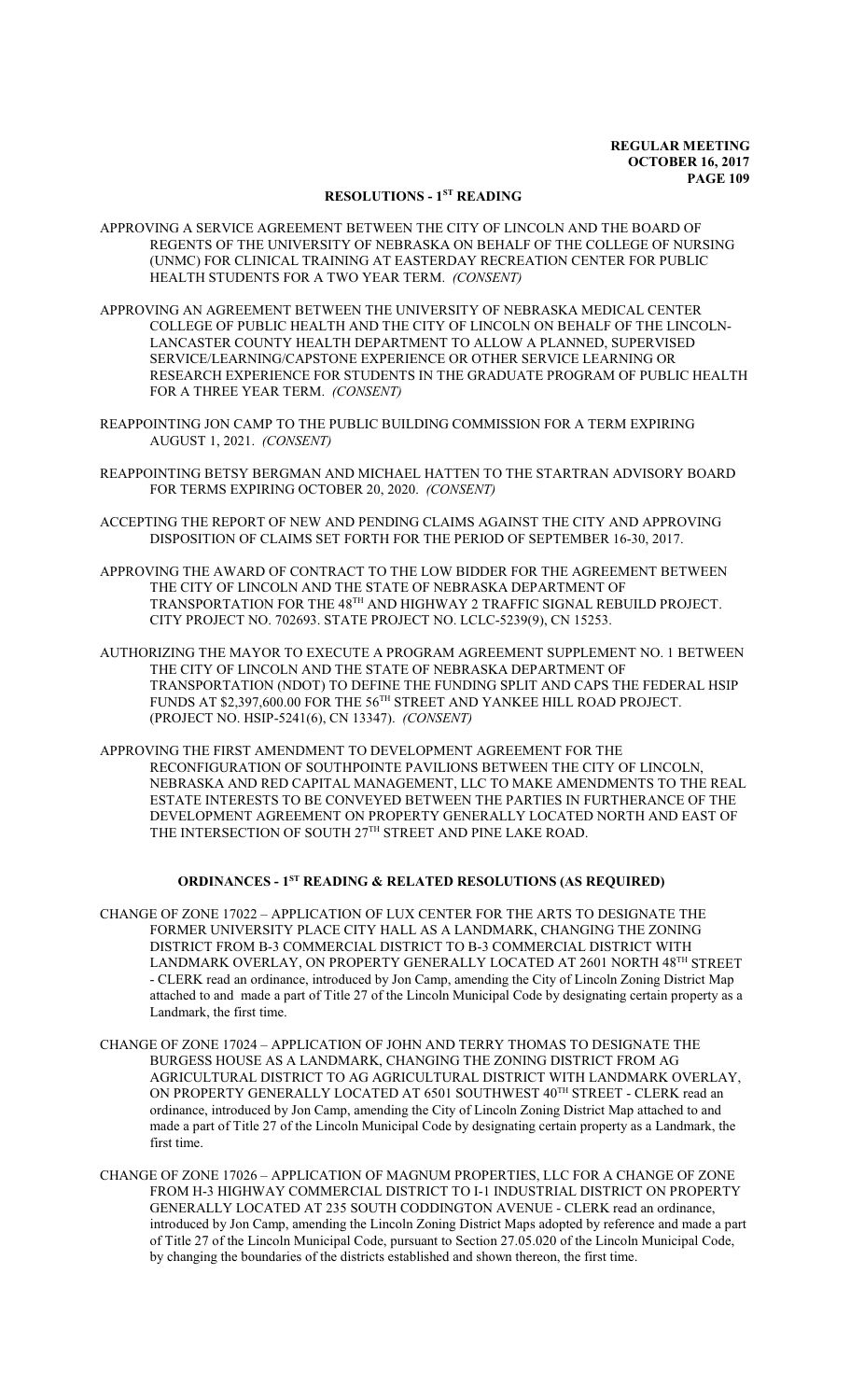- CHANGE OF ZONE 17027 APPLICATION OF HEPBURN PROPERTIES, LLC FOR A CHANGE OF ZONE FROM P PUBLIC USE DISTRICT TO H-3 HIGHWAY COMMERCIAL DISTRICT ON PROPERTY GENERALLY LOCATED AT 200 NORTHWEST 84<sup>TH</sup> STREET - CLERK read an ordinance, introduced by Jon Camp, amending the Lincoln Zoning District Maps adopted by reference and made a part of Title 27 of the Lincoln Municipal Code, pursuant to Section 27.05.020 of the Lincoln Municipal Code, by changing the boundaries of the districts established and shown thereon, the first time.
- ANNEXATION 17013 AMENDING THE LINCOLN CORPORATE LIMITS MAP BY ANNEXING APPROXIMATELY 4 ACRES OF PROPERTY GENERALLY LOCATED AT  $84^{\text{\tiny{TH}}}$  STREET AND PIONEERS BOULEVARD - CLERK read an ordinance, introduced by Jon Camp, annexing and including the below described land as part of the City of Lincoln, Nebraska and amending the Corporate Limits Map attached to and made a part of Ordinance No. 18208, to reflect the extension of the corporate limits boundary of the City of Lincoln, Nebraska established and shown thereon, the first time.
- ANNEXATION 17011 AMENDING THE LINCOLN CORPORATE LIMITS MAP BY ANNEXING APPROXIMATELY 161 ACRES OF PROPERTY GENERALLY LOCATED AT SOUTH  $40^{\text{\tiny{TH}}}$  STREET AND YANKEE HILL ROAD - CLERK read an ordinance, introduced by Jon Camp, annexing and including the below described land as part of the City of Lincoln, Nebraska and amending the Corporate Limits Map attached to and made a part of Ordinance No. 18208, to reflect the extension of the corporate limits boundary of the City of Lincoln, Nebraska established and shown thereon, the first time.
- ANNEXATION 17012 AMENDING THE LINCOLN CORPORATE LIMITS MAP BY ANNEXING APPROXIMATELY 32 ACRES OF PROPERTY GENERALLY LOCATED AT SOUTHWEST  $1^{\mathrm{ST}}$ STREET AND WEST DENTON ROAD - CLERK read an ordinance, introduced by Jon Camp, annexing and including the below described land as part of the City of Lincoln, Nebraska and amending the Corporate Limits Map attached to and made a part of Ordinance No. 18208, to reflect the extension of the corporate limits boundary of the City of Lincoln, Nebraska established and shown thereon, the first time.
- ANNEXATION 17010 AMENDING THE LINCOLN CORPORATE LIMITS MAP BY ANNEXING APPROXIMATELY 211 ACRES OF PROPERTY GENERALLY LOCATED AT NORTH 56<sup>th</sup> STREET AND FLETCHER AVENUE - CLERK read an ordinance, introduced by Jon Camp, annexing and including the below described land as part of the City of Lincoln, Nebraska and amending the Corporate Limits Map attached to and made a part of Ordinance No. 18208, to reflect the extension of the corporate limits boundary of the City of Lincoln, Nebraska established and shown thereon, the first time.
- TEXT AMENDMENT 17016 AMENDING CHAPTER 27.63 OF THE LINCOLN MUNICIPAL CODE RELATING TO SPECIAL PERMITS BY AMENDING SECTION 27.63.470(D) TO AUTHORIZE CITY COUNCIL TO INCREASE OR DECREASE THE MINIMUM PARKING REQUIREMENTS IN THE H-4 GENERAL COMMERCIAL DISTRICT; AND REPEALING SECTION 27.63.470 AS HITHERTO EXISTING. (RELATED ITEMS: 17-140, 17R-253) - CLERK read an ordinance, introduced by Jon Camp, amending Chapter 27.63 of the Lincoln Municipal Code relating to Special Permits by amending Section 27.63.470(d) to authorize City Council to increase or decrease the minimum parking requirements in the H-4 General Commercial District; and repealing Section 27.63.470 as hitherto existing, the first time.
- SPECIAL PERMIT NO. 2004A APPLICATION OF ALPHA BREWING OPERATIONS, LLC, TO AMEND SPECIAL PERMIT 2004 TO REDUCE THE REQUIRED PARKING RATIO FOR ASSEMBLY FACILITIES FROM 1 STALL PER 300 SQUARE FEET TO 1 STALL PER 1,000 SQUARE FEET, ON PROPERTY GENERALLY LOCATED AT NORTH 56<sup>th</sup> STREET AND ALVO ROAD. (RELATED ITEMS: 17-140, 17R-253) (ACTION DATE: 10/30/17)

### **PENDING LIST**

- APPROVING A CONTRACT BETWEEN THE CITY OF LINCOLN AND TREAT AMERICA FOOD SERVICES FOR THE ANNUAL SERVICES FOR MEAL PREPARATION – AGING PARTNERS PROGRAM, PURSUANT TO RFP NO. 17-181, FOR A FOUR YEAR TERM WITH THE OPTION TO RENEW FOR ONE ADDITIONAL FOUR YEAR TERM. (9/18/17 - PUBLIC HEARING & ACTION CONT'D 1 WEEK TO 9/25/17) (9/25/17 - PLACED ON PENDING, NO DATE CERTAIN) (REQUEST TO REMOVE FROM PENDING FOR ACTION ONLY ON 10/23/17) - PRIOR to reading:
- LAMM Moved to remove from pending Bill No. 17R-233 for Action only on 10/23/17. Seconded by Gaylor Baird & carried by the following vote: AYES: Camp, Christensen, Eskridge, Gaylor Baird, Lamm, Raybould, Shobe; NAYS: None.

### **OPEN MICROPHONE - NONE**